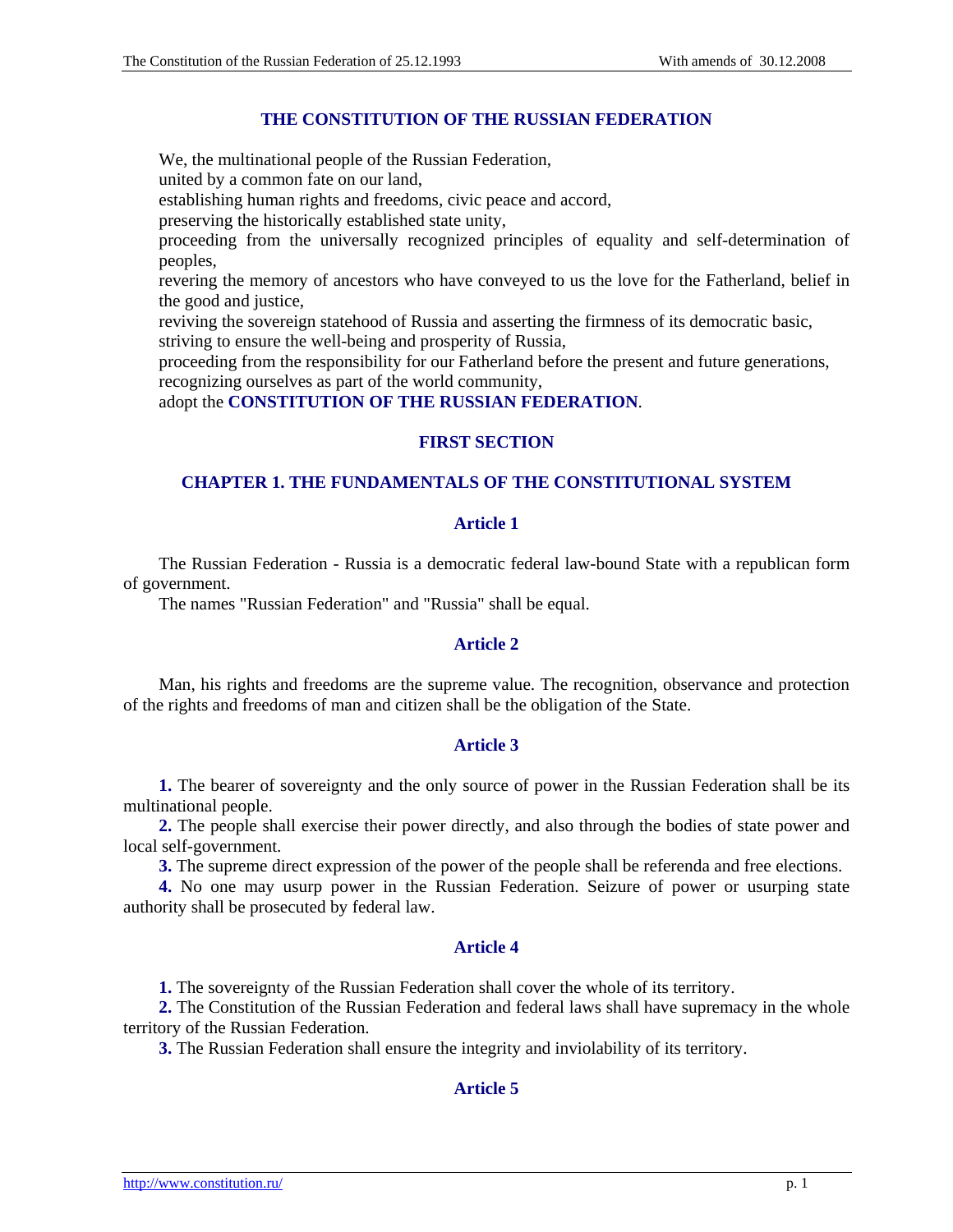**1.** The Russian Federation consists of Republics, territories, regions, cities of federal importance, an autonomous region and autonomous areas - equal subjects of the Russian Federation.

**2.** The Republic (State) shall have its own constitution and legislation. The territory, region, city of federal importance, autonomous region and autonomous area shall have its charter and legislation.

**3.** The federal structure of the Russian Federation is based on its state integrity, the unity of the system of state authority, the division of subjects of authority and powers between the bodies of state power of the Russian Federation and bodies of state power of the subjects of the Russian Federation, the equality and self-determination of peoples in the Russian Federation.

**4.** In relations with federal bodies of state authority all the subjects of the Russian Federation shall be equal among themselves.

#### **Article 6**

**1.** The citizenship of the Russian Federation shall be acquired and terminated according to federal law; it shall be one and equal, irrespective of the grounds of acquisition.

**2.** Every citizen of the Russian Federation shall enjoy in its territory all the rights and freedoms and bear equal duties provided for by the Constitution of the Russian Federation.

**3.** A citizen of the Russian Federation may be deprived of his or her citizenship or of the right to change it.

#### **Article 7**

**1.** The Russian Federation is a social State whose policy is aimed at creating conditions for a worthy life and a free development of man.

**2.** In the Russian Federation the labour and health of people shall be protected, a guaranteed minimum wages and salaries shall be established, state support ensured to the family, maternity, paternity and childhood, to disabled persons and the elderly, the system of social services developed, state pensions, allowances and other social security guarantees shall be established.

#### **Article 8**

**1.** In the Russian Federation guarantees shall be provided for the integrity of economic space, a free flow of goods, services and financial resources, support for competition, and the freedom of economic activity.

**2.** In the Russian Federation recognition and equal protection shall be given to the private, state, municipal and other forms of ownership.

#### **Article 9**

**1.** Land and other natural resources shall be utilized and protected in the Russian Federation as the basis of life and activity of the people living in corresponding territories.

**2.** Land and other natural resources may be in private, state, municipal and other forms of ownership.

#### **Article 10**

The state power in the Russian Federation shall be exercised on the basis of its division into legislative, executive and judicial power. The bodies of legislative, executive and judicial power shall be independent.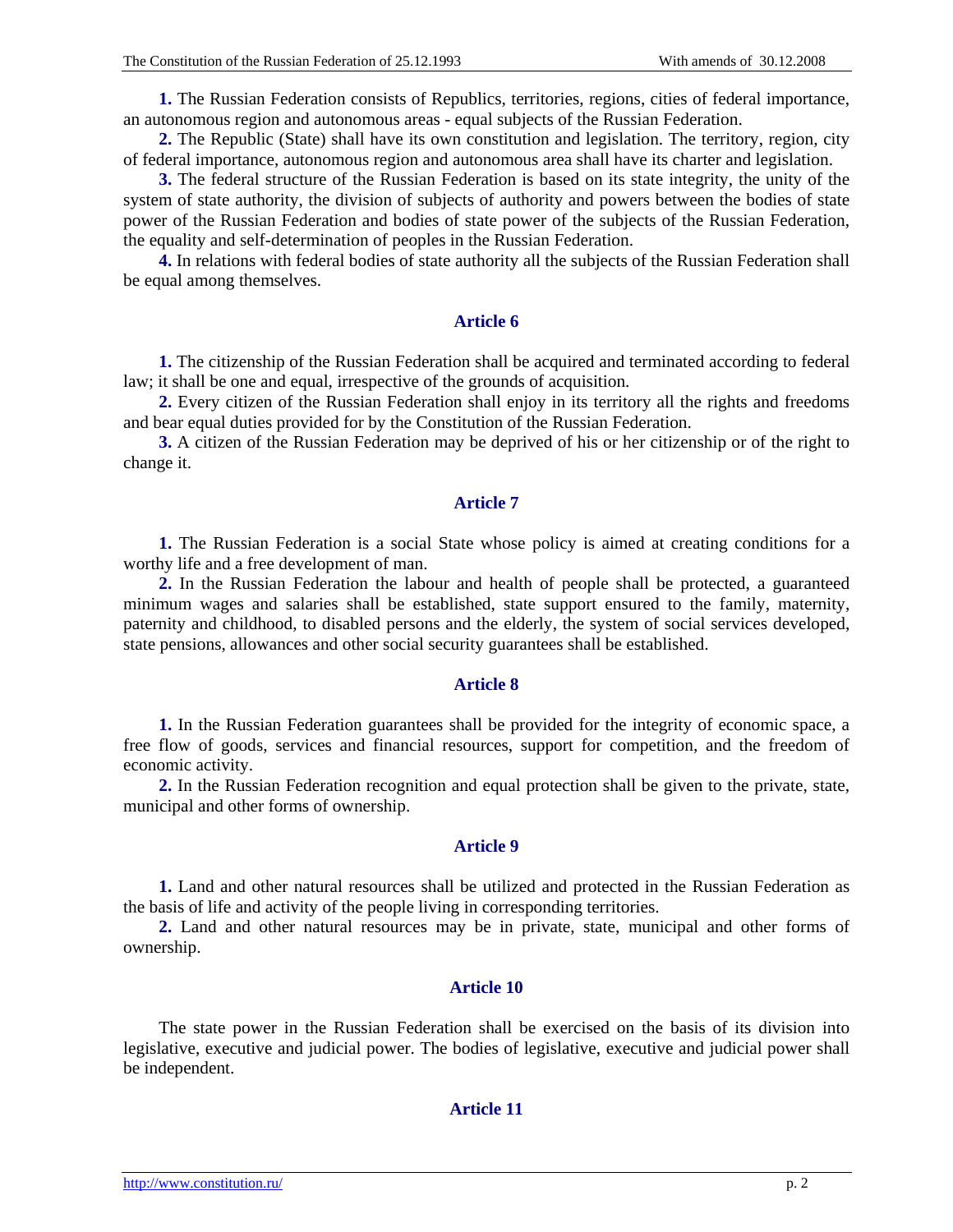**1.** The state power in the Russian Federation shall be exercised by the President of the Russian Federation, the Federal Assembly (the Council of the Federation and the State Duma), the Government of the Russian Federation, and the courts of the Russian Federation.

**2.** The state power in the subjects of the Russian Federation shall be exercised by the bodies of state authority created by them.

**3.** The division of subjects of authority and power among the bodies of state power of the Russian Federation and the bodies of state power of the subjects of the Russian Federation shall be fixed by the given Constitution, the Federal and other treaties on the delimitation of the subjects of authority and powers.

## **Article 12**

In the Russian Federation local self-government shall be recognized and guaranteed. Local selfgovernment shall be independent within the limits of its authority. The bodies of local self-government shall not be part of the system of bodies of state authority.

## **Article 13**

**1.** In the Russian Federation ideological diversity shall be recognized.

**2.** No ideology may be established as state or obligatory one.

**3.** In the Russian Federation political diversity and multi-party system shall be recognized.

**4.** Public associations shall be equal before the law.

**5.** The creation and activities of public associations whose aims and actions are aimed at a forced change of the fundamental principles of the constitutional system and at violating the integrity of the Russian Federation, at undermining its security, at setting up armed units, and at instigating social, racial, national and religious strife shall be prohibited.

## **Article 14**

**1.** The Russian Federation is a secular state. No religion may be established as a state or obligatory one.

**2.** Religious associations shall be separated from the State and shall be equal before the law.

# **Article 15**

**1.** The Constitution of the Russian Federation shall have the supreme juridical force, direct action and shall be used on the whole territory of the Russian Federation. Laws and other legal acts adopted in the Russian Federation shall not contradict the Constitution of the Russian Federation.

**2.** The bodies of state authority, the bodies of local self-government, officials, private citizens and their associations shall be obliged to observe the Constitution of the Russian Federation and laws.

**3.** Laws shall be officially published. Unpublished laws shall not be used. Any normative legal acts concerning human rights, freedoms and duties of man and citizen may not be used, if they are not officially published for general knowledge.

**4.** The universally-recognized norms of international law and international treaties and agreements of the Russian Federation shall be a component part of its legal system. If an international treaty or agreement of the Russian Federation fixes other rules than those envisaged by law, the rules of the international agreement shall be applied.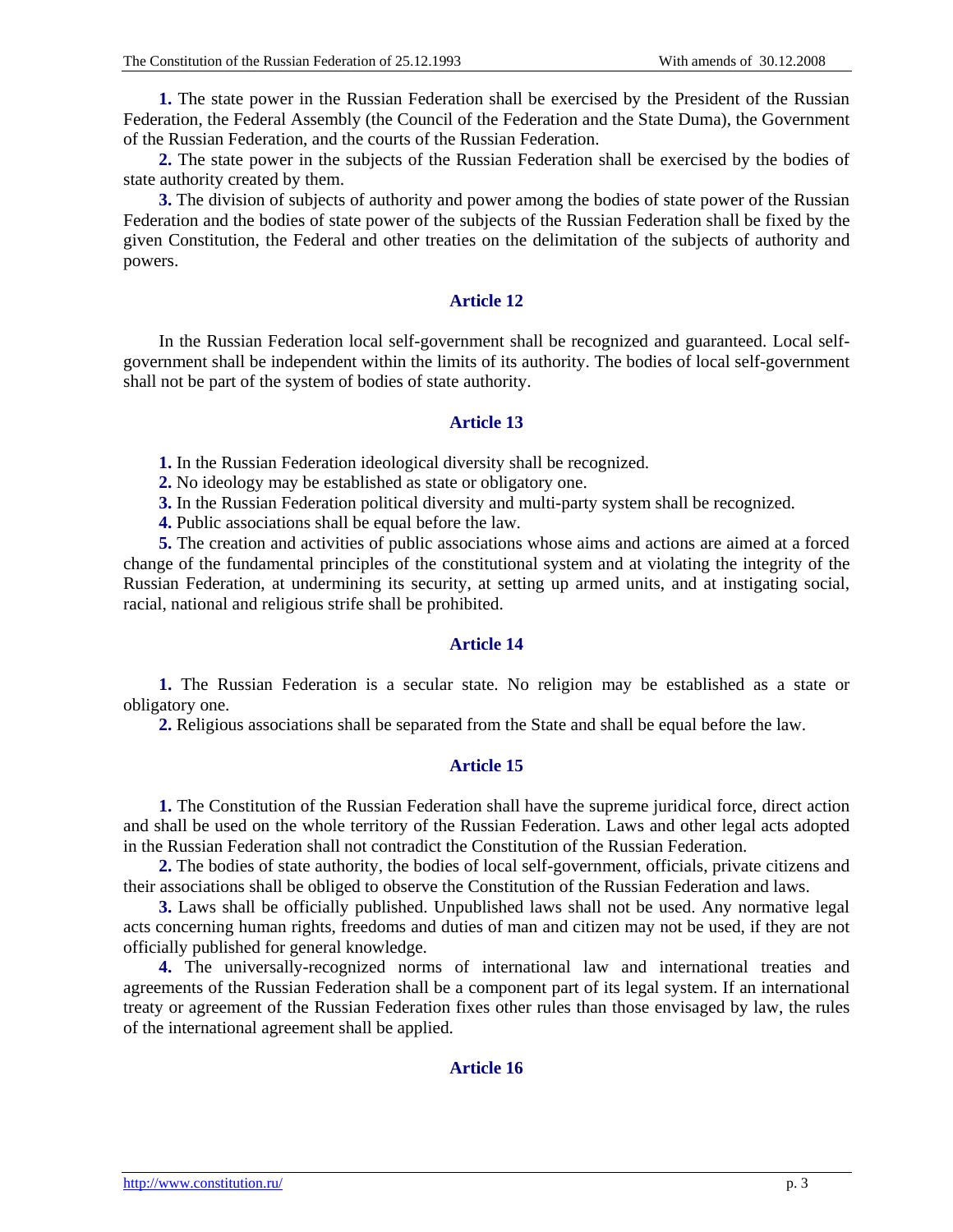**1.** The provisions of the present chapter of the Constitution comprise the fundamental principles of the constitutional system of the Russian Federation, and may not be changed otherwise than according to the rules established by the present Constitution.

**2.** No other provision of the present Constitution may contradict the fundamental principles of the constitutional system of the Russian Federation.

## **CHAPTER 2. RIGHTS AND FREEDOMS OF MAN AND CITIZEN**

### **Article 17**

**1.** In the Russian Federation recognition and guarantees shall be provided for the rights and freedoms of man and citizen according to the universally recognized principles and norms of international law and according to the present Constitution.

**2.** Fundamental human rights and freedoms are inalienable and shall be enjoyed by everyone since the day of birth.

**3.** The exercise of the rights and freedoms of man and citizen shall not violate the rights and freedoms of other people.

### **Article 18**

The rights and freedoms of man and citizen shall be directly operative. They determine the essence, meaning and implementation of laws, the activities of the legislative and executive authorities, local self-government and shall be ensured by the administration of justice.

### **Article 19**

**1.** All people shall be equal before the law and court.

**2.** The State shall guarantee the equality of rights and freedoms of man and citizen, regardless of sex, race, nationality, language, origin, property and official status, place of residence, religion, convictions, membership of public associations, and also of other circumstances. All forms of limitations of human rights on social, racial, national, linguistic or religious grounds shall be banned.

**3.** Man and woman shall enjoy equal rights and freedoms and have equal possibilities to exercise them.

#### **Article 20**

**1.** Everyone shall have the right to life.

**2.** Capital punishment until its complete elimination may be envisaged by a federal law as an exclusive penalty for especially grave crimes against life, and the accused shall be granted the right to have his case examined by jurytrial.

## **Article 21**

**1.** Human dignity shall be protected by the State. Nothing may serve as a basis for its derogation.

**2.** No one shall be subject to torture, violence or other severe or humiliating treatment or punishment. No one may be subject to medical, scientific and other experiments without voluntary consent.

## **Article 22**

**1.** Everyone shall have the right to freedom and personal immunity.

http://www.constitution.ru/ p. 4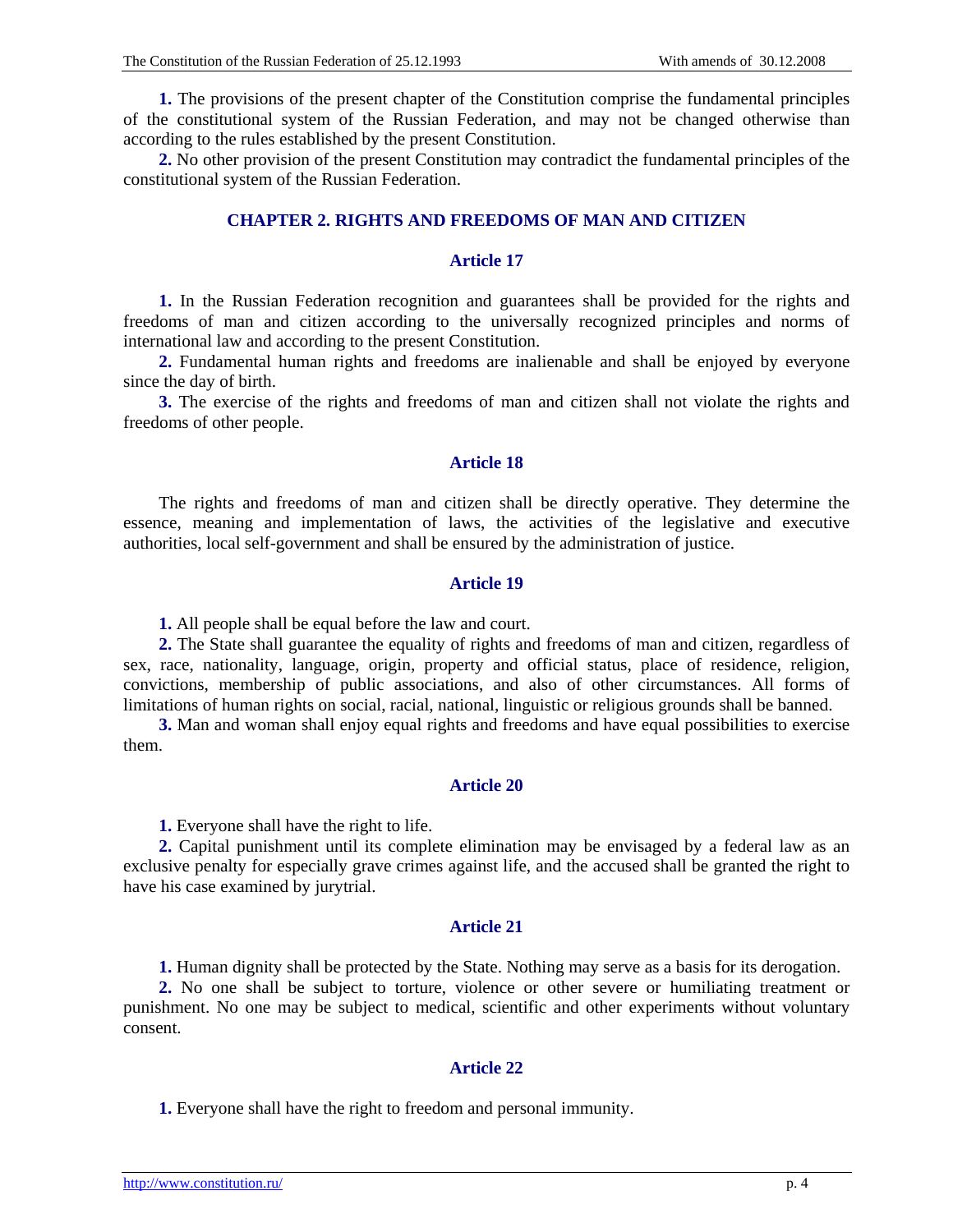**2.** Arrest, detention and remanding in custody shall be allowed only by court decision. Without the court's decision a person may be detained for a term more than 48 hours.

## **Article 23**

**1.** Everyone shall have the right to the inviolability of private life, personal and family secrets, the protection of honour and good name.

**2.** Everyone shall have the right to privacy of correspondence, of telephone conversations, postal, telegraph and other messages. Limitations of this right shall be allowed only by court decision.

## **Article 24**

**1.** The collection, keeping, use and dissemination of information about the private life of a person shall not be allowed without his or her consent.

**2.** The bodies of state authority and local self-government, their officials shall ensure for everyone the possibility of acquainting with the documents and materials directly affecting his or her rights and freedoms, unless otherwise provided for by law.

# **Article 25**

The home shall be inviolable. No one shall have the right to get into a house against the will of those living there, except for the cases established by a federal law or by court decision.

## **Article 26**

**1.** Everyone shall have the right to determine and indicate his nationality. No one may be forced to determine and indicate his or her nationality.

**2.** Everyone shall have the right to use his or her native language, to a free choice of the language of communication, upbringing, education and creative work.

## **Article 27**

**1.** Every who legally stays in the territory of the Russian Federation shall have the right to free travel, choice of place of stay or residence.

**2.** Everyone may freely leave the Russian Federation. Citizens of the Russian Federation shall have the right to freely return to the Russian Federation.

## **Article 28**

Everyone shall be guaranteed the freedom of conscience, the freedom of religion, including the right to profess individually or together with other any religion or to profess no religion at all, to freely choose, possess and disseminate religious and other views and act according to them.

## **Article 29**

**1.** Everyone shall be guaranteed the freedom of ideas and speech.

**2.** The propaganda or agitation instigating social, racial, national or religious hatred and strife shall not be allowed. The propaganda of social, racial, national, religious or linguistic supremacy shall be banned.

**3.** No one may be forced to express his views and convictions or to reject them.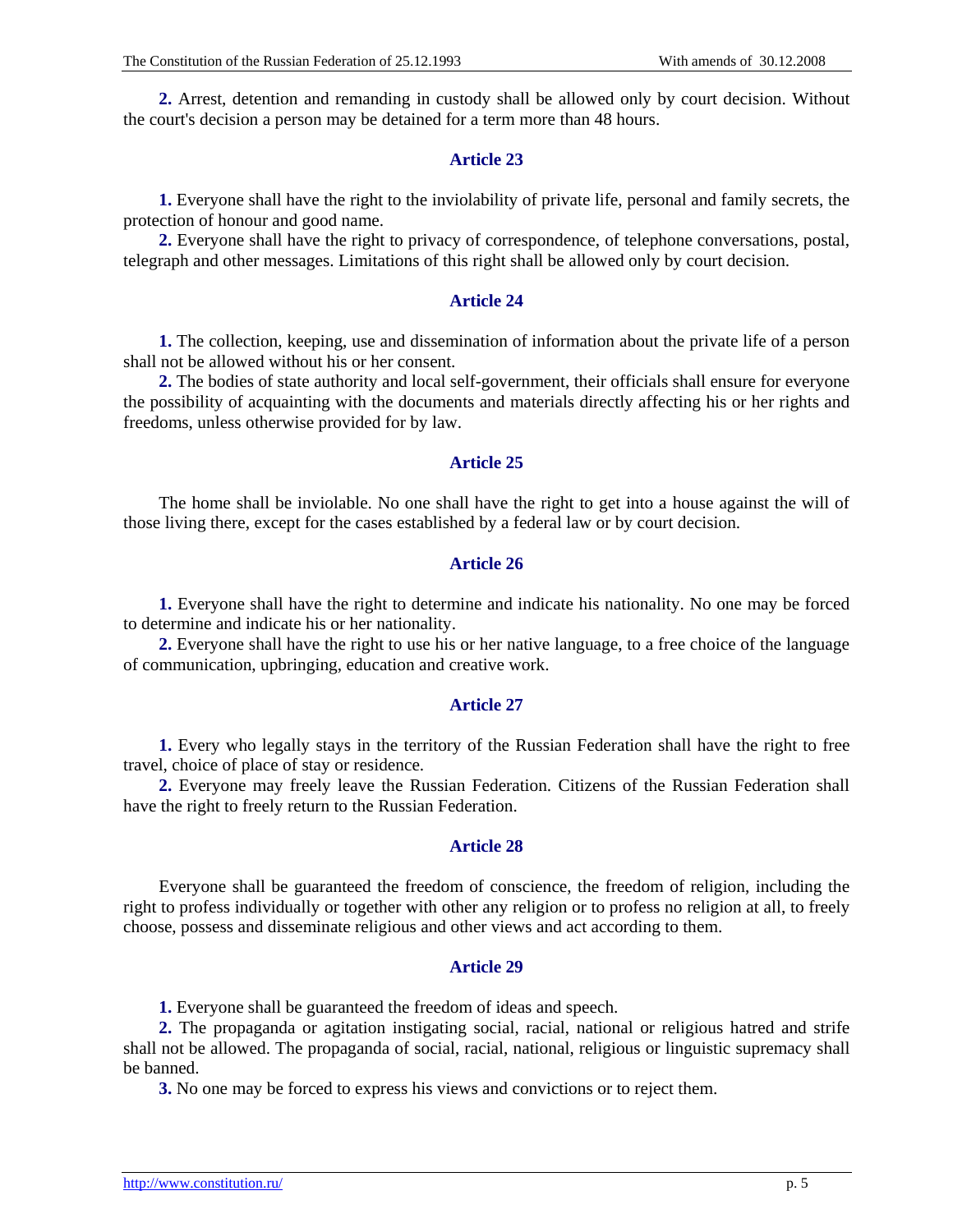**4.** Everyone shall have the right to freely look for, receive, transmit, produce and distribute information by any legal way. The list of data comprising state secrets shall be determined by a federal law.

**5.** The freedom of mass communication shall be guaranteed. Censorship shall be banned.

## **Article 30**

**1.** Everyone shall have the right to association, including the right to create trade unions for the protection of his or her interests. The freedom of activity of public association shall be guaranteed. **2.** No one may be compelled to join any association and remain in it.

**Article 31**

Citizens of the Russian Federation shall have the right to assemble peacefully, without weapons, hold rallies, meetings and demonstrations, marches and pickets.

## **Article 32**

**1.** Citizens of the Russian Federation shall have the right to participate in managing state affairs both directly and through their representatives.

**2.** Citizens of the Russian Federation shall have the right to elect and be elected to state bodies of power and local self-government bodies, and also to participate in referenda.

**3.** Deprived of the right to elect and be elected shall be citizens recognized by court as legally unfit, as well as citizens kept in places of confinement by a court sentence.

**4.** Citizens of the Russian Federation shall enjoy equal access to the state service.

**5.** Citizens of the expenditures shall have the right to participate in administering justice.

## **Article 33**

Citizens of the Russian Federation shall have the right to address personally, as well as to submit individual and collective appeals to state organs and local self-government bodies.

## **Article 34**

**1.** Everyone shall have the right to a free use of his abilities and property for entrepreneurial and economic activities not prohibited by law.

**2.** The economic activity aimed at monopolization and unfair competition shall not be allowed.

## **Article 35**

**1.** The right of private property shall be protected by law.

**2.** Everyone shall have the right to have property, possess, use and dispose of it both personally and jointly with other people.

**3.** No one may be deprived of property otherwise than by a court decision. Forced confiscation of property for state needs may be carried out only on the proviso of preliminary and complete compensation.

**4.** The right of inheritance shall be guaranteed.

## **Article 36**

**1.** Citizens and their associations shall have the right to possess land as private property.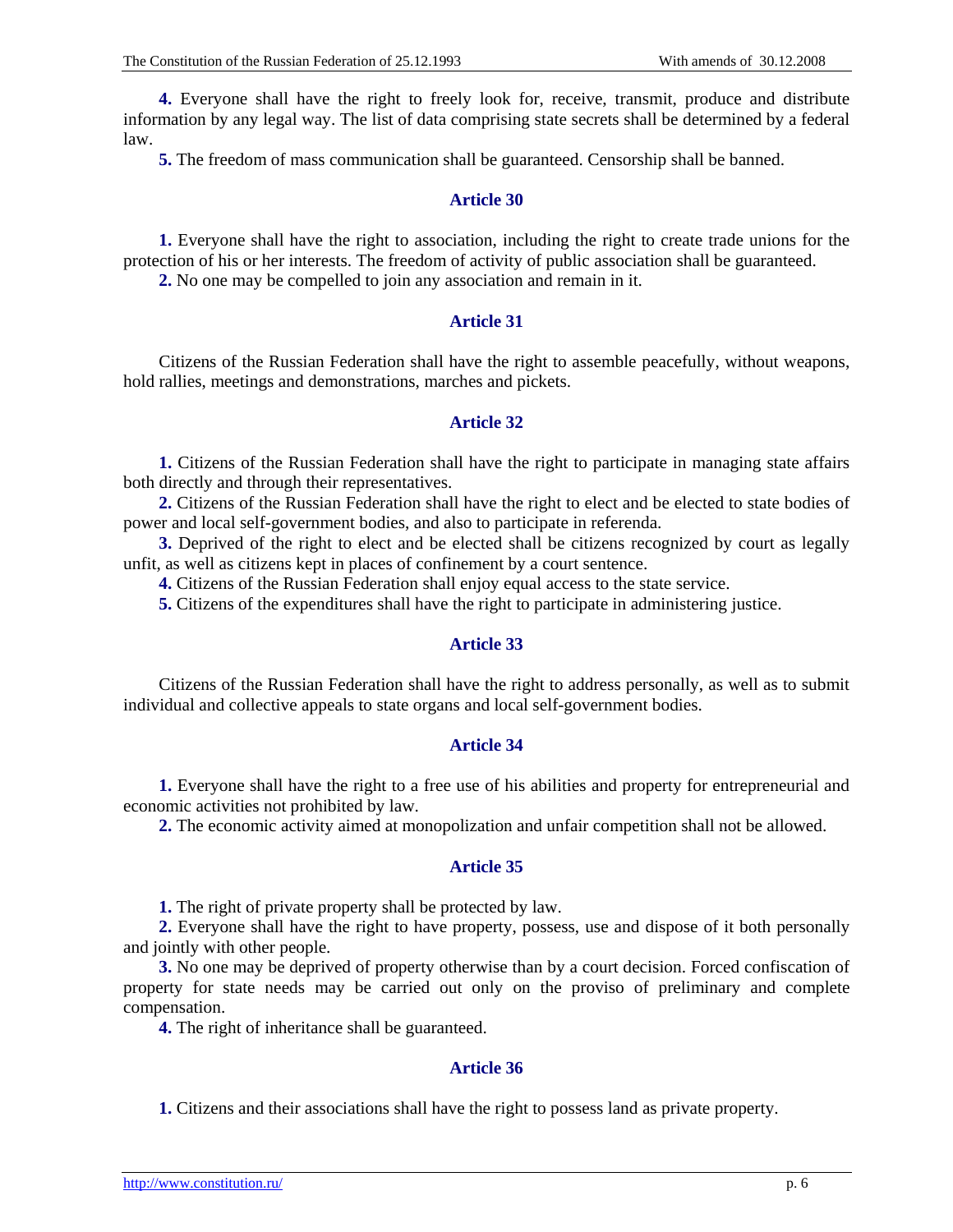**2.** Possession, utilization and disposal of land and other natural resources shall be exercised by the owners freely, if it is not detrimental to the environment and does not violate the rights and lawful interests of other people.

**3.** The terms and rules for the use of land shall be fixed by a federal law.

## **Article 37**

**1.** Labour is free. Everyone shall have the right to freely use his labour capabilities, to choose the type of activity and profession.

**2.** Forced labour shall be banned.

**3.** Everyone shall have the right to labour conditions meeting the safety and hygienic requirements, for labour remuneration without any discrimination whatsoever and not lower than minimum wages and salaries established by the federal law, as well as the right to protection against unemployment.

**4.** Recognition shall be given to the right to individual and collective labour disputes with the use of methods of their adjustment fixed by the federal law, including the right to strike.

**5.** Everyone shall have the right to rest and license. Those working by labour contracts shall be guaranteed the fixed duration of the working time, days off and holidays, and the annual paid leave established by the federal law.

### **Article 38**

**1.** Maternity and childhood, and the family shall be protected by the State.

**2.** Care for children, their upbringing shall be equally the right and obligation of parents.

**3.** Able-bodied children over 18 years of age shall take care of disabled parents.

### **Article 39**

**1.** Everyone shall be guaranteed social security at the expense of the State in old age, in case of an illness, disableness, loss of the bread-winner, for upbringing of children and in other cases established by law.

**2.** State pensions and social allowances shall be established by law.

**3.** Promotion shall be given to voluntary social insurance and the creation of additional forms of social security and charity.

## **Article 40**

**1.** Everyone shall have the right to a home. No one may be arbitrarily deprived of his or her home.

**2.** The bodies of state authority and local self-government shall encourage housing construction and create conditions for exercising the right to a home.

**3.** Low-income people and other persons mentioned in law and in need of a home shall receive it gratis or for reasonable payment from the state, municipal and other housing stocks according to the norms fixed by law.

## **Article 41**

**1.** Everyone shall have the right to health protection and medical aid. Medical aid in state and municipal health establishments shall be rendered to individuals gratis, at the expense of the corresponding budget, insurance contributions, and other proceeds.

**2.** In the Russian Federation federal programmes of protecting and strengthening the health of the population shall be financed by the State; measures shall be adopted to develop state, municipal and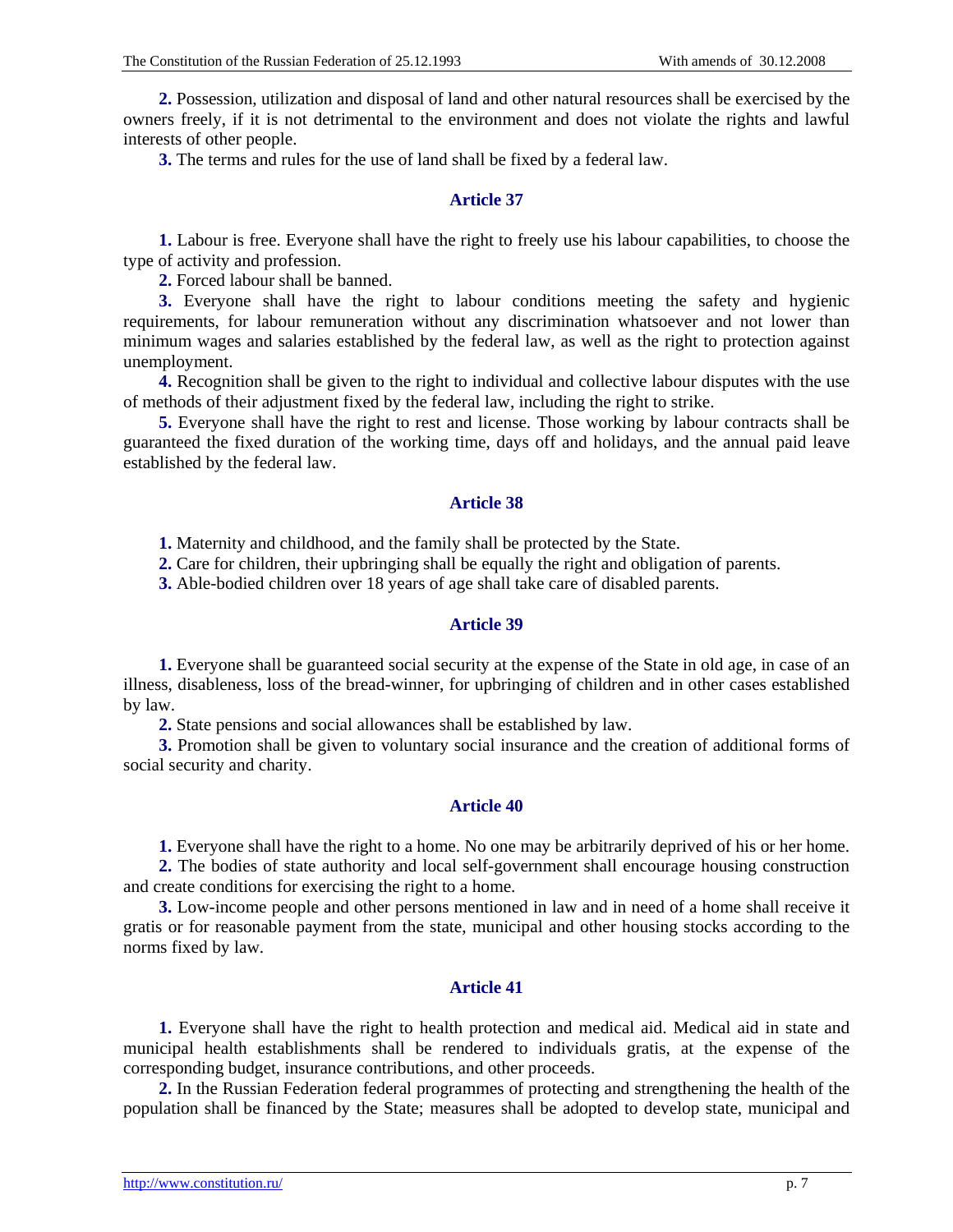private health services; activities shall be promoted which facilitate the strengthening of health, the development of physical culture and sport, ecological and sanitary-epidemiological well-being.

**3.** The concealment by officials of the facts and circumstances posing a threat to the life and health of people shall entail responsibility according to the federal law.

### **Article 42**

Everyone shall have the right to favourable environment, reliable information about its state and for a restitution of damage inflicted on his health and property by ecological transgressions.

### **Article 43**

**1.** Everyone shall have the right to education.

**2.** Guarantees shall be provided for general access to and free pre-school, secondary and high vocational education in state or municipal educational establishments and at enterprises.

**3.** Everyone shall have the right to receive on a competitive basis a free higher education in a state or municipal educational establishment and at an enterprise.

**4.** The basic general education shall be free of charge. Parents or persons in law parents shall enable their children to receive a basic general education.

**5.** The Russian Federation shall establish federal state educational standards and support various forms of education and self-education.

**1.** Everyone shall be guaranteed the freedom of literary, artistic, scientific, technical and other types of creative activity, and teaching. Intellectual property shall be protected by law.

**2.** Everyone shall have the right to participate in cultural life and use cultural establishments and to an access to cultural values.

**3.** Everyone shall be obliged to care for the preservation of cultural and historical heritage and protect monuments of history and culture.

### **Article 45**

**1.** State protection of the rights and freedoms of man and citizen shall be guaranteed in the Russian Federation.

**2.** Everyone shall be free to protect his rights and freedoms by all means not prohibited by law.

#### **Article 46**

**1.** Everyone shall be guaranteed judicial protection of his rights and freedoms.

**2.** Decisions and actions (or inaction) of bodies of state authority and local self-government, public associations and officials may be appealed against in court.

**3.** Everyone shall have the right to appeal, according to international treaties of the Russian Federation, to international bodies for the protection of human rights and freedoms, if all the existing internal state means of legal protection have been exhausted.

#### **Article 47**

**1.** No one may be deprived of the right to the consideration of his or her case in that court and by that judge in whose cognizance the given case is according to law.

**2.** The accused of committing a crime shall have the right to the examination of his case by a court of jury in cases envisaged by the federal law.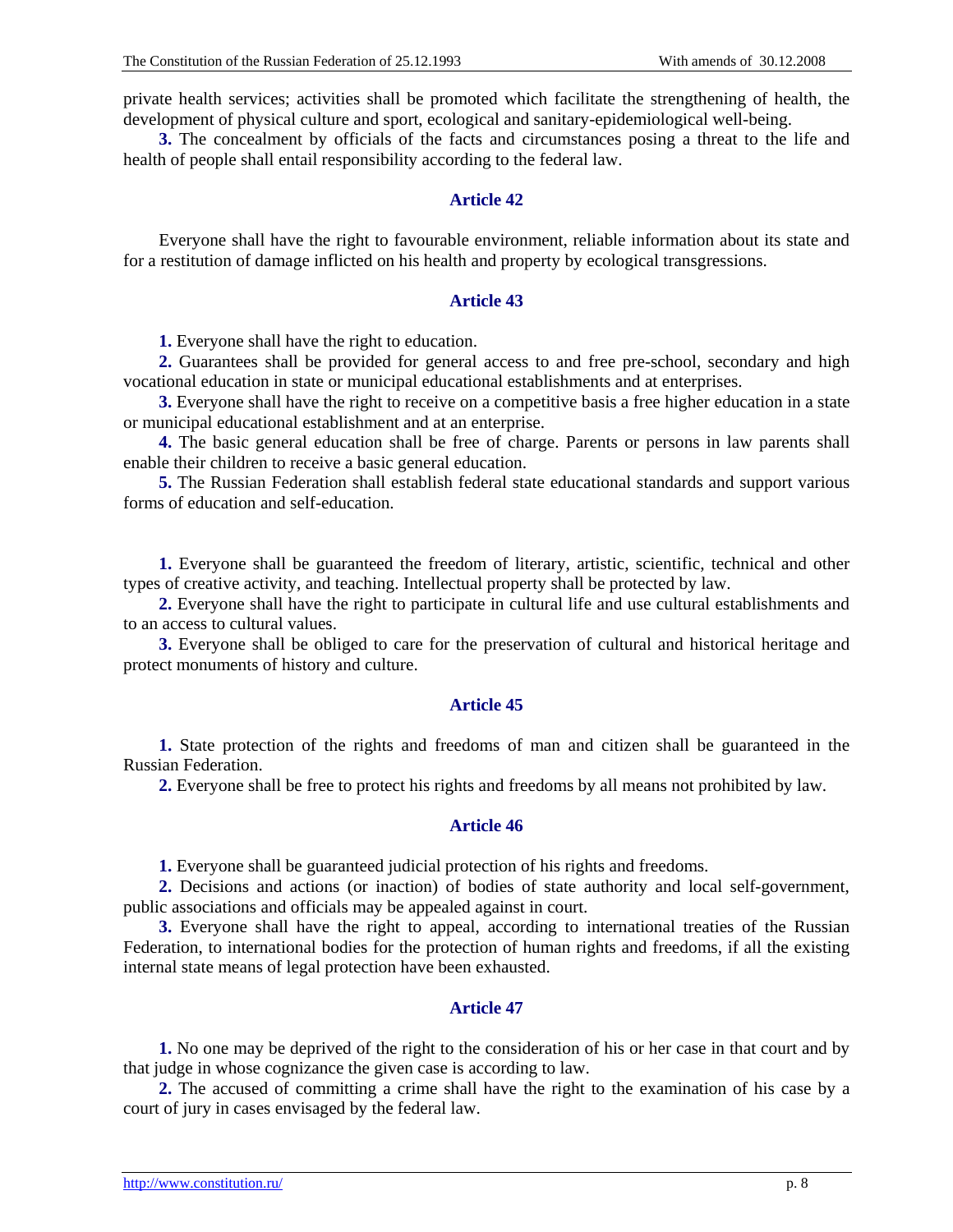### **Article 48**

**1.** Everyone shall be guaranteed the right to qualified legal assistance. In cases envisaged by law the legal assistance shall be free.

**2.** Any person detained, taken into custody, accused of committing a crime shall have the right to receive assistance of a lawyer (counsel for the defence) from the moment of detention, confinement in custody or facing charges accordingly.

### **Article 49**

**1.** Everyone accused of committing a crime shall be considered innocent until his guilt is proved according to the rules fixed by the federal law and confirmed by the sentence of a court which has come into legal force.

**2.** The accused shall not be obliged to prove his innocence.

**3.** Unremovable doubts about the guilt of a person shall be interpreted in favour of the accused.

### **Article 50**

**1.** No one may be convicted twice for one and the same crime.

**2.** In administering justice it shall not be allowed to use evidence received by violating the federal law.

**3.** Everyone convicted for a crime shall have the right to appeal against the judgement of a superior court according to the rules envisaged by the federal law, as well as to ask for pardon or a mitigation of punishment.

### **Article 51**

**1.** No one shall be obliged to give incriminating evidence, husband or wife and close relatives the range of whom is determined by the federal law.

**2.** The federal law may envisage other cases of absolution from the obligation to testify.

#### **Article 52**

The rights of victims of crimes and of abuse of office shall be protected by law. The State shall provide access to justice for them and a compensation for sustained damage.

#### **Article 53**

Everyone shall have the right for a state compensation for damages caused by unlawful actions (inaction) of bodies of state authority and their officials.

## **Article 54**

**1.** A law introducing or aggravating responsibility shall not have retrospective effect.

**2.** No one may bear responsibility for the action which was not regarded as a crime when it was committed. If after violating law the responsibility for that is eliminated or mitigated, a new law shall be applied.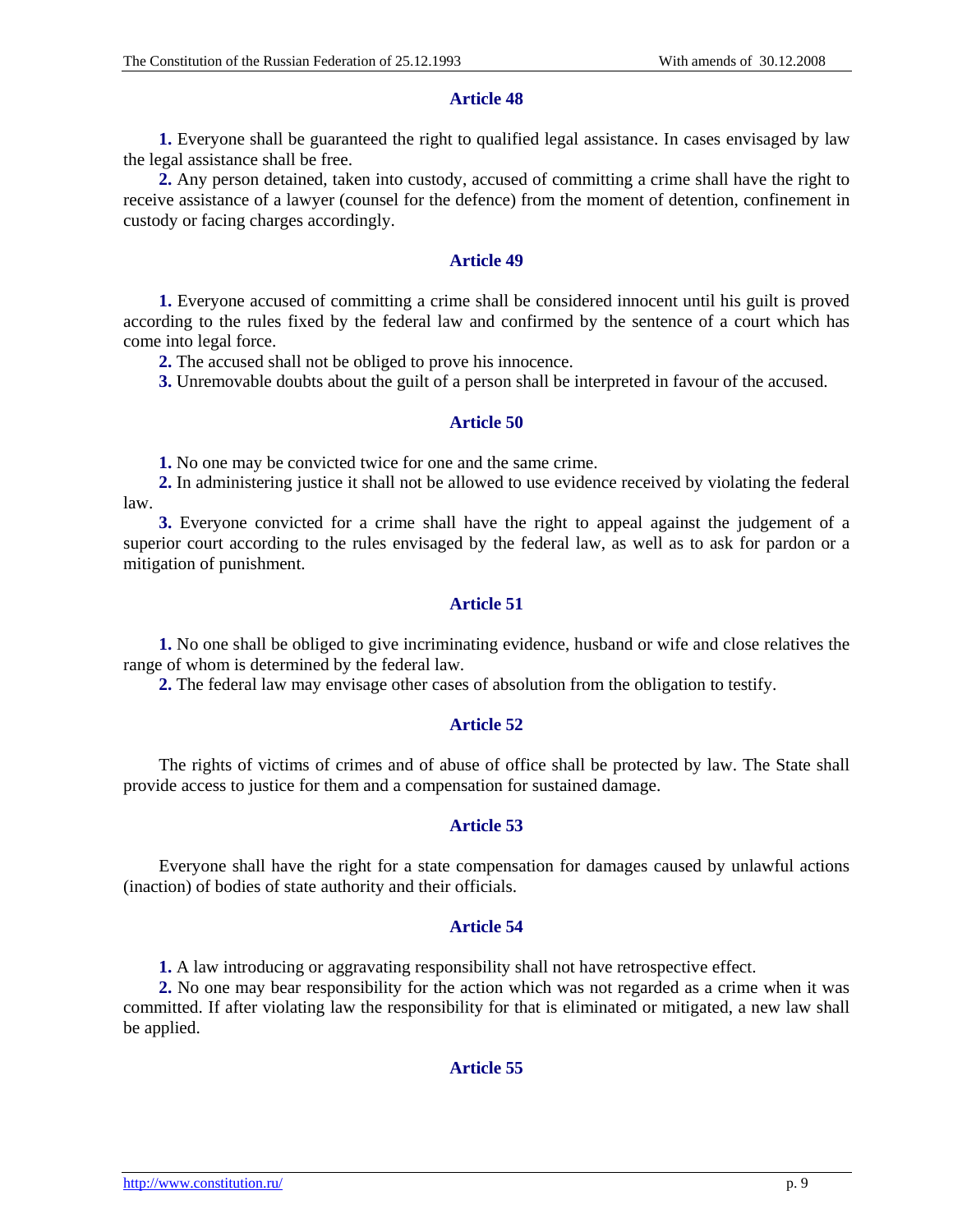**1.** The listing in the Constitution of the Russian Federation of the fundamental rights and freedoms shall not be interpreted as a rejection or derogation of other universally recognized human rights and freedoms.

**2.** In the Russian Federation no laws shall be adopted cancelling or derogating human rights and freedoms.

**3.** The rights and freedoms of man and citizen may be limited by the federal law only to such an extent to which it is necessary for the protection of the fundamental principles of the constitutional system, morality, health, the rights and lawful interests of other people, for ensuring defence of the country and security of the State.

### **Article 56**

**1.** In conditions of a state of emergency in order to ensure the safety of citizens and the protection of the constitutional system and in accordance with the federal constitutional law certain limitations may be placed on human rights and freedoms with the establishment of their framework and time period.

**2.** A state of emergency may be introduced in the whole territory of the Russian Federation and in its certain parts in case there are circumstances and according to the rules fixed by the federal constitutional law.

**3.** The rights and freedoms envisaged in Articles 20, 21, 23 (the first part), 24, 28, 34 (the first part), 40 (the first part), 46-54 of the Constitution of the Russian Federation, shall not be liable to limitations.

## **Article 57**

Everyone shall be obliged to pay the legally established taxes and dues. Laws introducing new taxes or deteriorating the position of taxpayers may not have retroactive effect.

#### **Article 58**

Everyone shall be obliged to preserve nature and the environment, carefully treat the natural wealth.

#### **Article 59**

**1.** Defence of the Fatherland shall be a duty and obligation of citizens of the Russian Federation.

**2.** A citizen shall carry out military service according to the federal law.

**3.** A citizen of the Russian Federation shall have the right to replace military service by alternative civilian service in case his convictions or religious belief contradict military service and also in other cases envisaged by the federal law.

#### **Article 60**

A citizen of the Russian Federation may exercise his or her rights and duties in full from the age of 18.

## **Article 61**

**1.** A citizen of the Russian Federation may not be deported from Russia or extradited to another State.

**2.** The Russian Federation shall guarantee to its citizens protection and patronage abroad.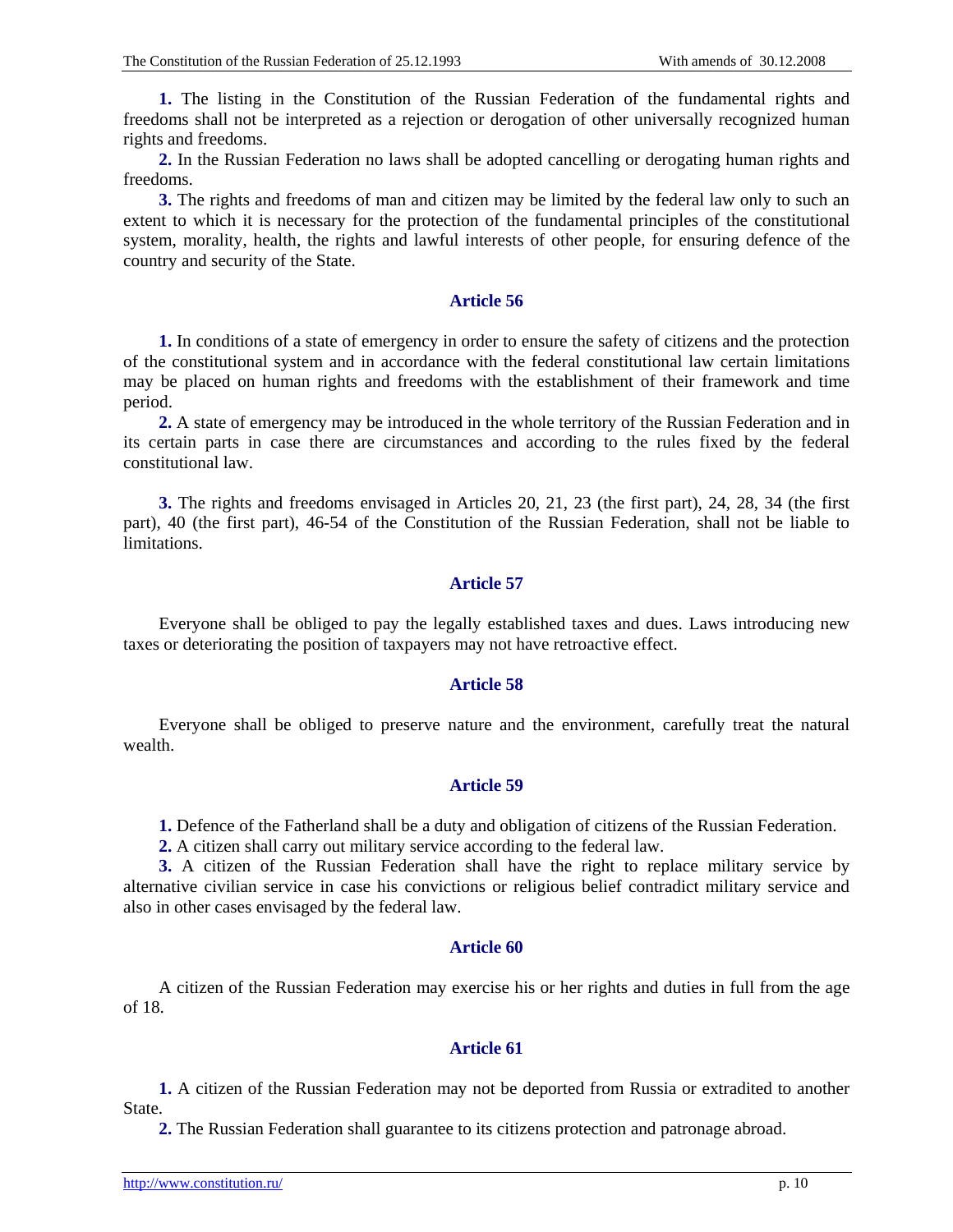# **Article 62**

**1.** A citizen of the Russian Federation may have the citizenship of a foreign State (dual citizenship) according to the federal law or an international agreement of the Russian Federation.

**2.** The possession of a foreign citizenship by a citizen of the Russian Federation shall not derogate his rights and freedoms and shall not free him from the obligations stipulated by the Russian citizenship, unless otherwise provided for by federal law or an international agreement of the Russian Federation.

**3.** Foreign nationals and stateless persons shall enjoy in the Russian Federation the rights and bear the obligations of citizens of the Russian Federation, except for cases envisaged by the federal law or the international agreement of the Russian Federation.

## **Article 63**

**1.** The Russian Federation shall grant political asylum to foreign nationals and stateless persons according to the universally recognized norms of international law.

**2.** In the Russian Federation it shall not be allowed to extradite to other States those people who are persecuted for political convictions, as well as for actions (or inaction) not recognized as a crime in the Russian Federation. The extradition of people accused of a crime, and also the handover of convicts for serving sentences in other States shall be carried out on the basis of the federal law or the international agreement of the Russian Federation.

## **Article 64**

The provisions of the present chapter comprise the basis of the legal status of the individual in the Russian Federation and may not be changed otherwise then according to the rules introduced by the present Constitution.

## **CHAPTER 3. THE FEDERAL STRUCTURE**

## **Article 65**

**1.** The Russian Federation includes the following subjects of the Russian Federation:

Republic of Adygeya, Republic of Altai, Republic of Bashkortostan, Republic of Buryatia, Republic of Daghestan, Republic of Ingushetia, Kabardino-Balkarian Republic, Republic of Kalmykia, Karachayevo-Circassian Republic, Republic of Karelia, Komi Republic, Republic of Mari El, Republic of Mordovia, Republic of Sakha (Yakutia), Republic of North Ossetia - Alania, Republic of Tatarstan, Republic of Tuva, Udmurtian Republic, Republic of Khakassia, Chechen Republic, Chuvash Republic;

Altai Territory, Trans-Baikal Territory, Kamchatka Territory, Krasnodar Territory, Krasnoyarsk Territory, Perm Territory, Primorye Territory, Stavropol Territory, Khabarovsk Territory;

Amur Region, Arkhangelsk Region, Astrakhan Region, Belgorod Region, Bryansk Region, Chelyabinsk Region, Ivanovo Region, Irkutsk Region, Kaliningrad Region, Kaluga Region, Kemerovo Region, Kirov Region, Kostroma Region, Kurgan Region, Kursk Region, Leningrad Region, Lipetsk Region, Magadan Region, Moscow Region, Murmansk Region, Nizhny Novgorod Region, Novgorod Region, Novosibirsk Region, Omsk Region, Orenburg Region, Orel Region, Penza Region, Pskov Region, Rostov Region, Ryazan Region, Samara Region, Saratov Region, Sakhalin Region, Sverdlovsk Region, Smolensk Region, Tambov Region, Tomsk Region, Tver Region, Tula Region,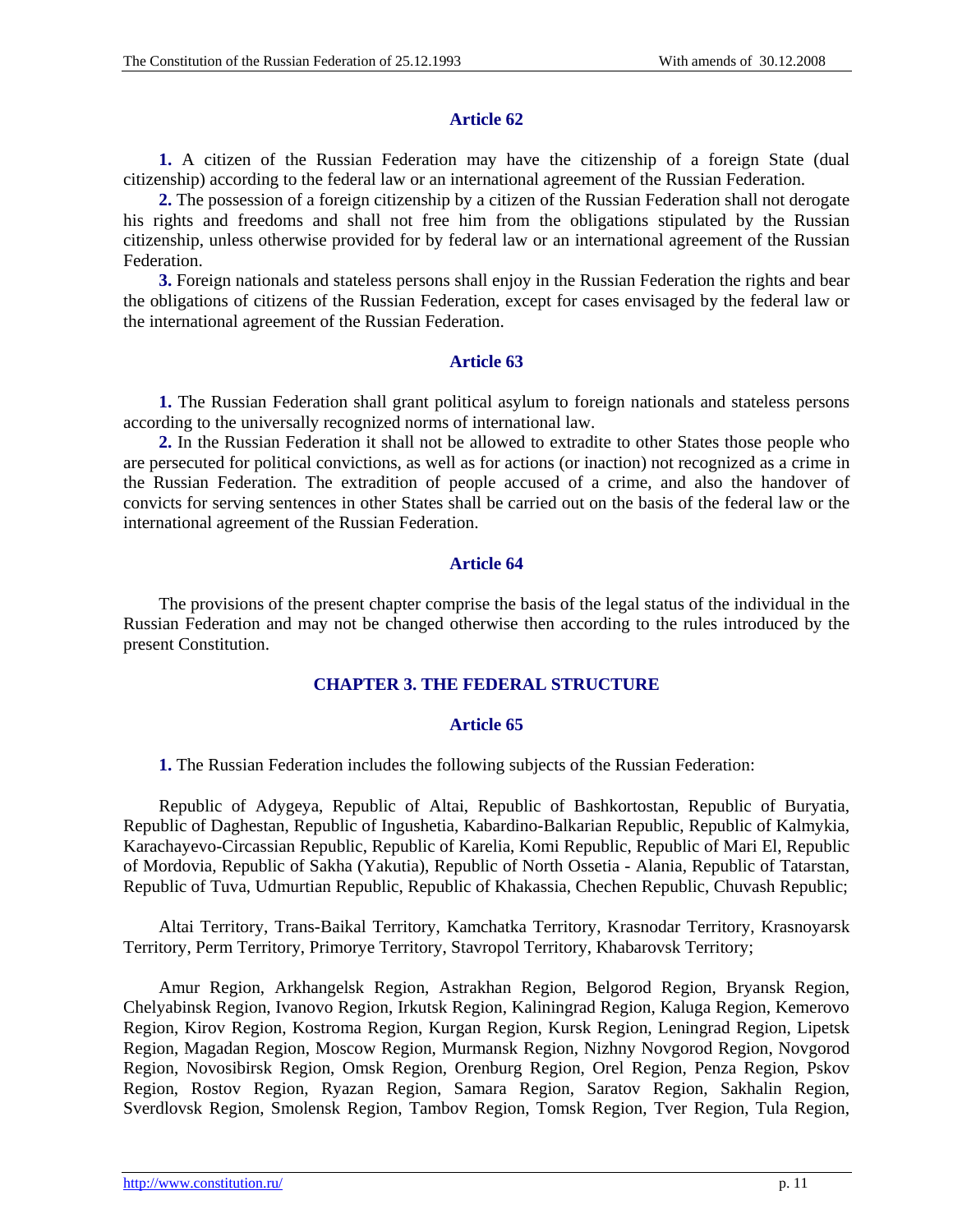Tyumen Region, Ulyanovsk Region, Vladimir Region, Volgograd Region, Vologda Region, Voronezh Region, Yaroslavl Region;

Moscow, St. Petersburg - cities of federal importance;

Jewish Autonomous Region;

Nenets Autonomous Area, Khanty-Mansi Autonomous Area - Yugra, Chukotka Autonomous Area, Yamal-Nenets Autonomous Area.

**2.** The admission to the Russian Federation and the creation in it of a new subject shall be carried out according to the rules established by the federal constitutional law.

## **Article 66**

**1.** The status of a Republic shall be determined by the Constitution of the Russian Federation and the Constitution of the Republic.

**2.** The status of a territory, region, city of federal importance, autonomous region and autonomous area shall be determined by the Constitution of the Russian Federation and the Charter of the territory, region, city of federal importance, autonomous region or autonomous area, adopted by the legislative (representative) body of the corresponding subject of the Russian Federation.

**3.** Upon the proposal of the legislative and executive bodies of the autonomous region or autonomous area a federal law on autonomous region or autonomous area may be adopted.

**4.** The relations between the autonomous area within a territory or region may be regulated by the federal law or a treaty between the bodies of state authority of the autonomous area and, accordingly, the bodies of state authority of the territory or region.

**5.** The status of a subject of the Russian Federation may be changed upon mutual agreement of the Russian Federation and the subject of the Russian Federation and according to the federal constitutional law.

## **Article 67**

**1.** The territory of the Russian Federation shall include the territories of its subjects, inland waters and territorial sea, and the air space over them.

**2.** The Russian Federation shall possess sovereign rights and exercise the jurisdiction on the continental shelf and in the exclusive economic zone of the Russian Federation according to the rules fixed by the federal law and the norms of international law.

**3.** The borders between the subjects of the Russian Federation may be changed upon their mutual consent.

## **Article 68**

**1.** The Russian language shall be a state language on the whole territory of the Russian Federation.

**2.** The Republics shall have the right to establish their own state languages. In the bodies of state authority and local self-government, state institutions of the Republics they shall be used together with the state language of the Russian Federation.

**3.** The Russian Federation shall guarantee to all of its peoples the right to preserve their native language and to create conditions for its study and development.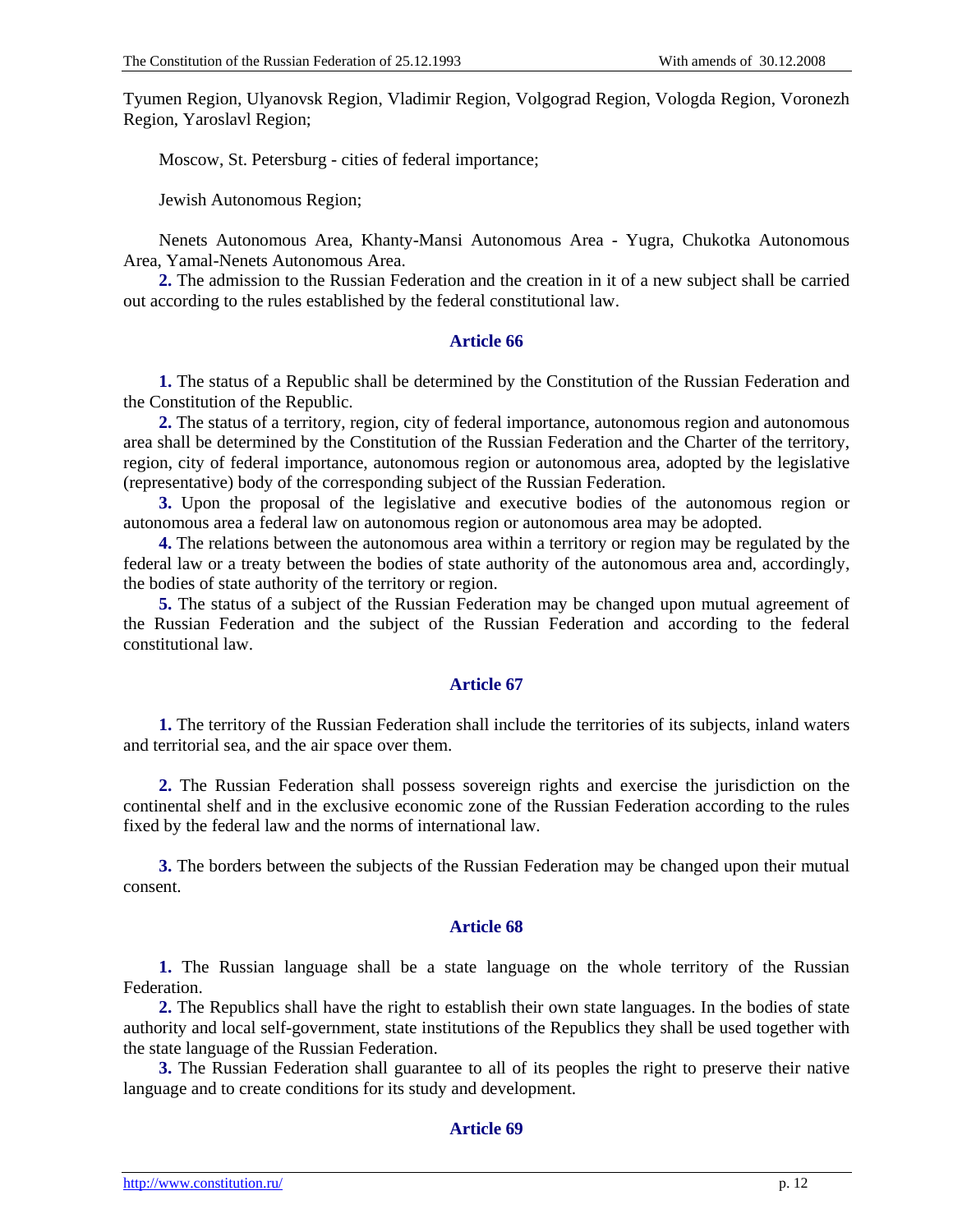The Russian Federation shall guarantee the rights of the indigenous small peoples according to the universally recognized principles and norms of international law and international treaties and agreements of the Russian Federation.

## **Article 70**

**1.** The state flag, coat of arms and anthem of the Russian Federation, their description and rules of official use shall be established by the federal constitutional law.

The capital of the Russian Federation is the city of Moscow. The status of the capital shall be determined by the federal law.

## **Article 71**

The jurisdiction of the Russian Federation includes:

a) adoption and amending of the Constitution of the Russian Federation and federal laws, control over their observance;

b) federal structure and the territory of the Russian Federation;

c) regulation and protection of the rights and freedoms of man and citizen; citizenship in the Russian Federation, regulation and protection of the rights of national minorities;

d) establishment of the system of federal bodies of legislative, executive and judicial authority, the rules of their organization and activities, formation of federal bodies of state authority;

e) federal state property and its management;

f) establishment of the principles of federal policy and federal programmes in the sphere of state, economic, ecological, social, cultural and national development of the Russian Federation;

g) establishment of legal groups for a single market; financial, currency, credit, and customs regulation, money issue, the principles of pricing policy; federal economic services, including federal banks;

h) federal budget, federal taxes and dues, federal funds of regional development;

i) federal power systems, nuclear power-engineering, fission materials, federal transport, railways, information and communication, outer space activities;

j) foreign policy and international relations of the Russian Federation, international treaties and agreements of the Russian Federation, issues of war and peace;

k) foreign economic relations of the Russian Federation;

l) defence and security; military production; determination of rules of selling and purchasing weapons, ammunition, military equipment and other military property; production of poisonous substances, narcotic substances and rules of their use;

m) determination of the status and protection of the state border, territorial sea, air space, exclusive economic zone and continental shelf of the expenditures;

n) judicial system, procurator's office, criminal, criminal procedure and criminal-executive legislation, amnesty and pardoning , civil, civil procedure and arbitration procedure legislation, legal regulation of intellectual property;

o) federal law of conflict of laws;

p) meteorological service, standards, metric system, horometry accounting, geodesy and cartography, names of geographical units, official statistics and accounting;

q) state awards and honourary titles of the Russian Federation;

r) federal state service.

# **Article 72**

http://www.constitution.ru/ p. 13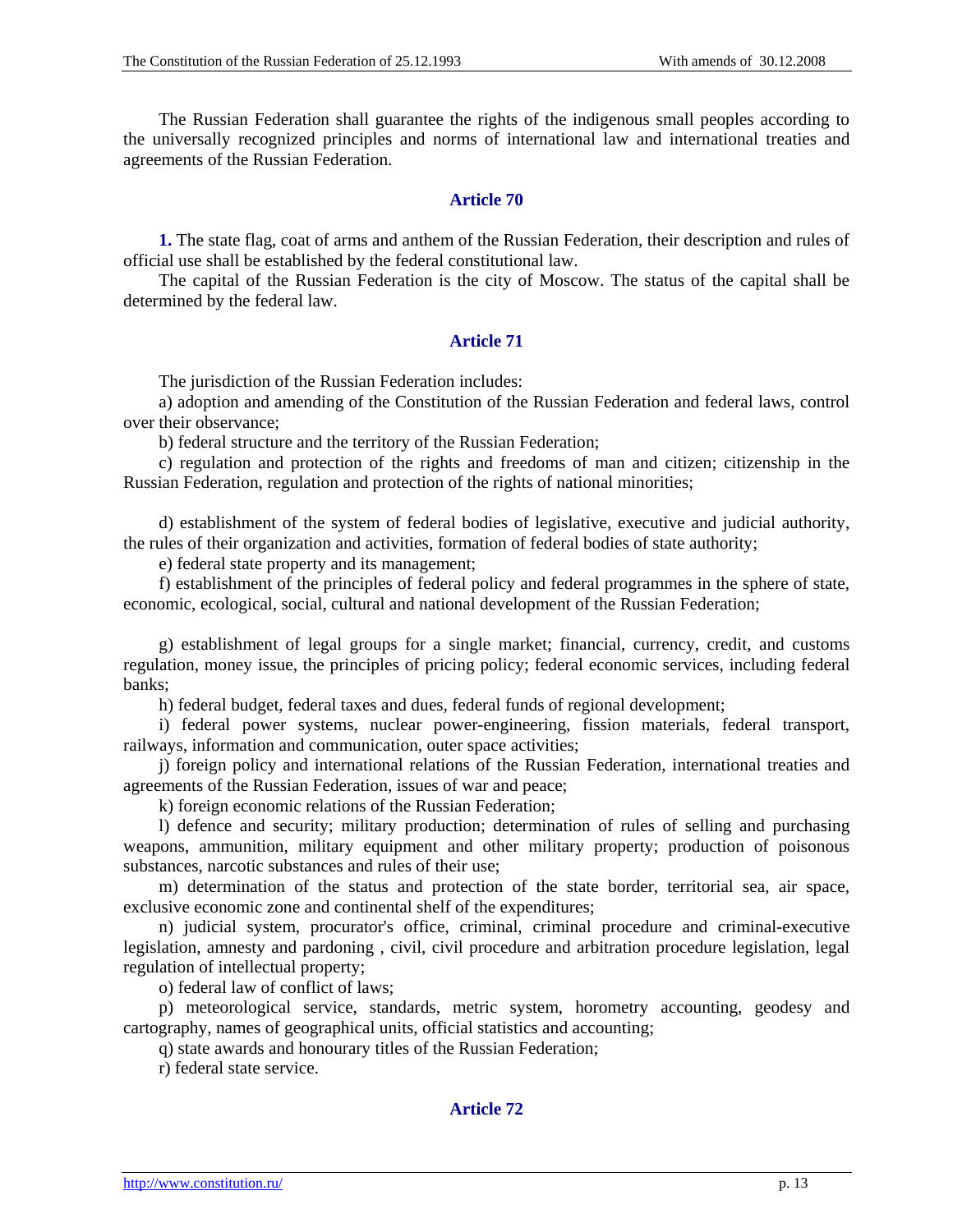**1.** The joint jurisdiction of the Russian Federation and the subjects of the Russian Federation includes:

a) providing for the correspondence of the constitutions and laws of the Republics, the charters and other normative legal acts of the territories, regions, cities of federal importance, autonomous regions or autonomous areas to the Constitution of the Russian Federation and the federal laws;

b) protection of the rights and freedoms of man and citizen; protection of the rights of national minorities; ensuring the rule of law, law and order, public security, border zone regime;

c) issues of possession, use and disposal of land, subsoil, water and other natural resources;

d) delimitation of state property;

e) nature utilization, protection of the environment and ensuring ecological safety; specially protected natural territories, protection of historical and cultural monuments;

f) general issues of upbringing, education, science, culture, physical culture and sports;

g) coordination of issues of health care; protection of the family, maternity, paternity and childhood; social protection, including social security;

h) carrying out measures against catastrophes, natural calamities, epidemics, elimination of their aftermath;

i) establishment of common principles of taxation and dues in the Russian Federation;

j) administrative, administrative procedure, labour, family, housing, land, water, and forest legislation; legislation on subsoil and environmental protection;

k) personnel of the judicial and law enforcement agencies; the Bar, notaryship;

l) protection of traditional living habitat and of traditional way of life of small ethnic communities;

m) establishment of common principles of organization of the system of bodies of state authority and local self-government;

n) coordination of international and foreign economic relations of the subjects of the Russian Federation, fulfillment of international treaties and agreements of the Russian Federation.

**2.** Provisions of this Article shall be equally valid for the Republics, territories, regions, cities of federal importance, autonomous regions or autonomous areas.

## **Article 73**

Outside the limits of authority of the Russian Federation and the powers of the Russian Federation on issues under joint jurisdiction of the Russian Federation and the subjects of the Russian Federation, the subjects of the Russian Federation shall possess full state power.

### **Article 74**

**1.** In the territory of the Russian Federation it shall not be allowed to establish customs borders, dues or any other barriers for a free flow of goods, services and financial resources.

**2.** Limitations on the transfer of goods and services may be introduced according to the federal law, if it is necessary to ensure security, protect the life and health of people, protect nature and cultural values.

## **Article 75**

**1.** The monetary unit in the Russian Federation shall be the rouble. Money issue shall be carried out exclusively by the Central Bank of the Russian Federation. Introduction and issue of other currencies in Russia shall not be allowed.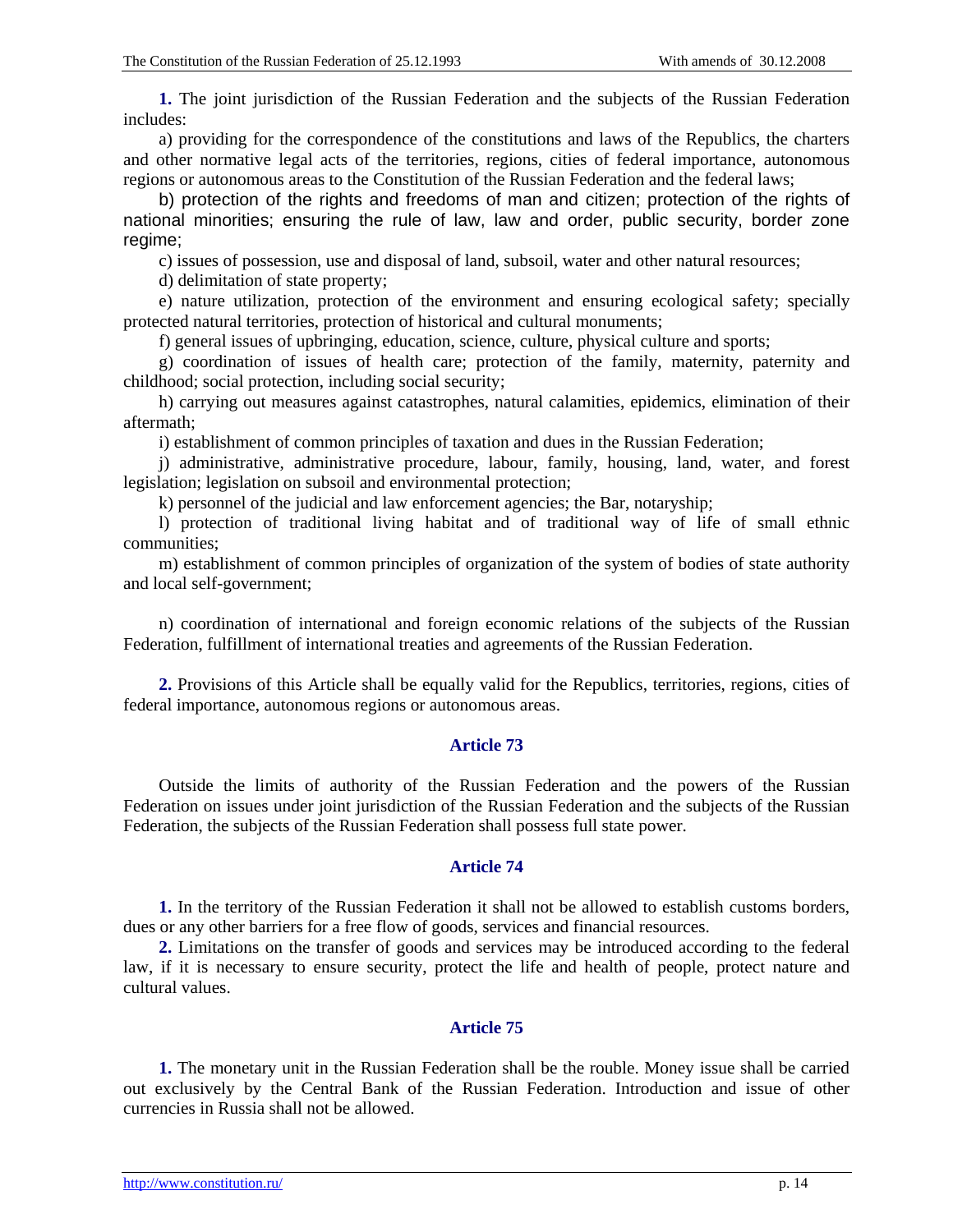**2.** The protection and ensuring the stability of the rouble shall be the major task of the Central Bank of the Russian Federation, which it shall fulfil independently of the other bodies of state authority.

**3.** The system of taxes paid to the federal budget and the general principles of taxation and dues in the Russian Federation shall be fixed by the federal law.

**4.** State loans shall be issued according to the rules fixed by the federal law and shall be floated on a voluntary basis.

### **Article 76**

**1.** On the issues under the jurisdiction of the Russian Federation federal constitutional laws and federal laws shall be adopted and have direct action in the whole territory of the Russian Federation.

**2.** On the issues under the joint jurisdiction of the Russian Federation and subjects of the Russian Federation federal laws shall issued and laws and other normative acts of the subjects of the Russian Federation shall be adopted according to them.

**3.** Federal laws may not contradict the federal constitutional laws.

**4.** Outside the limits of authority of the Russian Federation, of the joint jurisdiction of the Russian Federation and the subjects of the Russian Federation, the Republics, territories, regions, cities of federal importance, autonomous regions or autonomous areas shall exercise their own legal regulation, including the adoption of laws and other normative acts.

**5.** The laws and other legislative acts of the subjects of the Russian Federation may not contradict the federal laws adopted according to the first and second parts of this Article. In case of a contradiction between a federal law and an act issued in the Russian Federation the federal law shall be applied.

**6.** In case of a contradiction between a federal law and a normative act of a subject of the Russian Federation adopted according to the fourth part of this Article, the normative legal act of the subject of the Russian Federation shall be applied.

## **Article 77**

**1.** The system of bodies of state authority of the Republics, territories, regions, cities of federal importance, autonomous regions or autonomous areas shall be established by the subjects of the Russian Federation independently and according to the principles of the constitutional system of the Russian Federation and the general principles of the organization of representative and executive bodies of state authority fixed by federal law.

**2.** Within the limits of jurisdiction of the Russian Federation and the powers of the Russian Federation on the issue under the joint jurisdiction of the Russian Federation and the subjects of the Russian Federation the federal bodies of executive authority and the bodies of executive authority of the subjects of the Russian Federation shall make up a single system of executive power of the Russian Federation.

### **Article 78**

**1.** The federal bodies of executive power in order to exercise their powers may create their own territorial organs and appoint corresponding officials.

**2.** The federal bodies of executive power by agreement with the bodies of executive power of the subjects of the Russian Federation may transfer to them the fulfillment of a part of their powers, if it does not contradict the Constitution of the Russian Federation and the federal laws.

**3.** The bodies of executive power of the subjects of the Russian Federation by agreement with the federal bodies of executive authority may transfer to them the fulfillment of a part of their powers.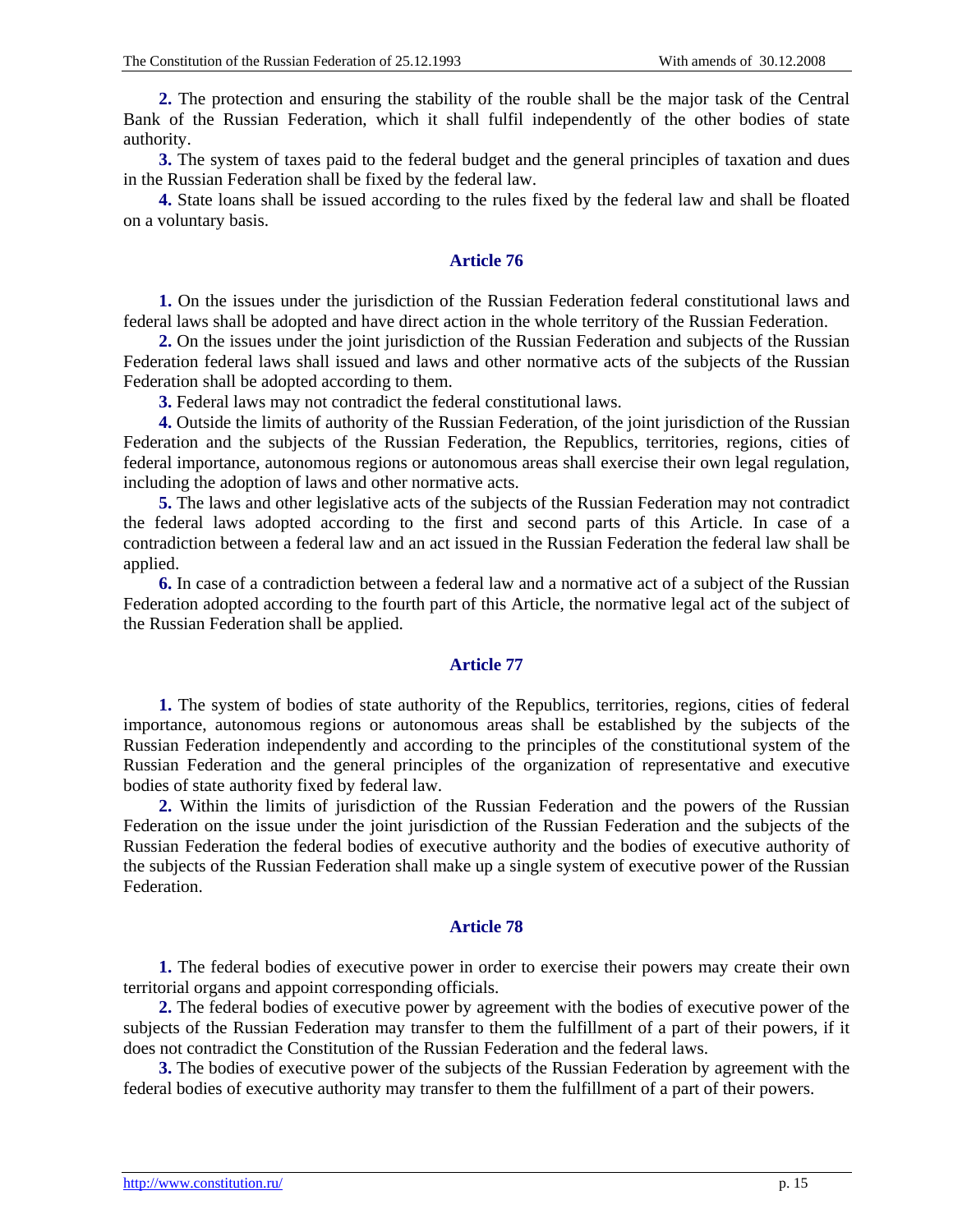**4.** The President of the Russian Federation and the Government of the Russian Federation shall ensure, according to the Constitution of the Russian Federation, the implementation of the powers of the federal state authority in the whole territory of the Russian Federation.

## **Article 79**

The Russian Federation may participate in interstate associations and transfer to them part of its powers according to international treaties and agreements, if this does not involve the limitation of the rights and freedoms of man and citizen and does not contradict the principles of the constitutional system of the Russian Federation.

# **CHAPTER 4. THE PRESIDENT OF THE RUSSIAN FEDERATION**

## **Article 80**

**1.** The President of the Russian Federation shall be the head of the State.

**2.** The President of the Russian Federation shall be guarantor of the Constitution of the Russian Federation, of the rights and freedoms of man and citizen. According to the rules fixed by the Constitution of the Russian Federation, he shall adopt measures to protect the sovereignty of the Russian Federation, its independence and state integrity, ensure coordinated functioning and interaction of all the bodies of state power.

**3.** According to the Constitution of the Russian Federation and the federal laws the President of the Russian Federation shall determine the guidelines of the internal and foreign policies of the State.

**4.** As the head of the State the President of the Russian Federation represent the Russian Federation within the country and in international relations.

## **Article 81**

**1.** The President of the Russian Federation shall be elected for six years by citizens of the Russian Federation on the basis of universal, equal, direct suffrage by secret ballot.

**2.** Any citizen of the Russian Federation not younger than 35 years of age and with a permanent residence record in the Russian Federation of not less than 10 years may be elected President of the Russian Federation.

**3.** One and the same person may not be elected President of the Russian Federation for more than two terms running.

**4.** The rules of electing the President of the Russian Federation shall determined by the federal law.

# **Article 82**

**1.** When taking office the President of the Russian Federation shall take the following oath of loyalty to the people:

"I swear in exercising the powers of the President of the Russian Federation to respect and safeguard the rights and freedoms of man and citizen, to observe and protect the Constitution of the Russian Federation, to protect the sovereignty and independence, security and integrity of the State, to faithfully serve the people".

**2.** The oath shall be taken in a solemn atmosphere in the presence of members of the Council of the Federation, deputies of the State Duma and judges of the Constitution Court of the Russian Federation.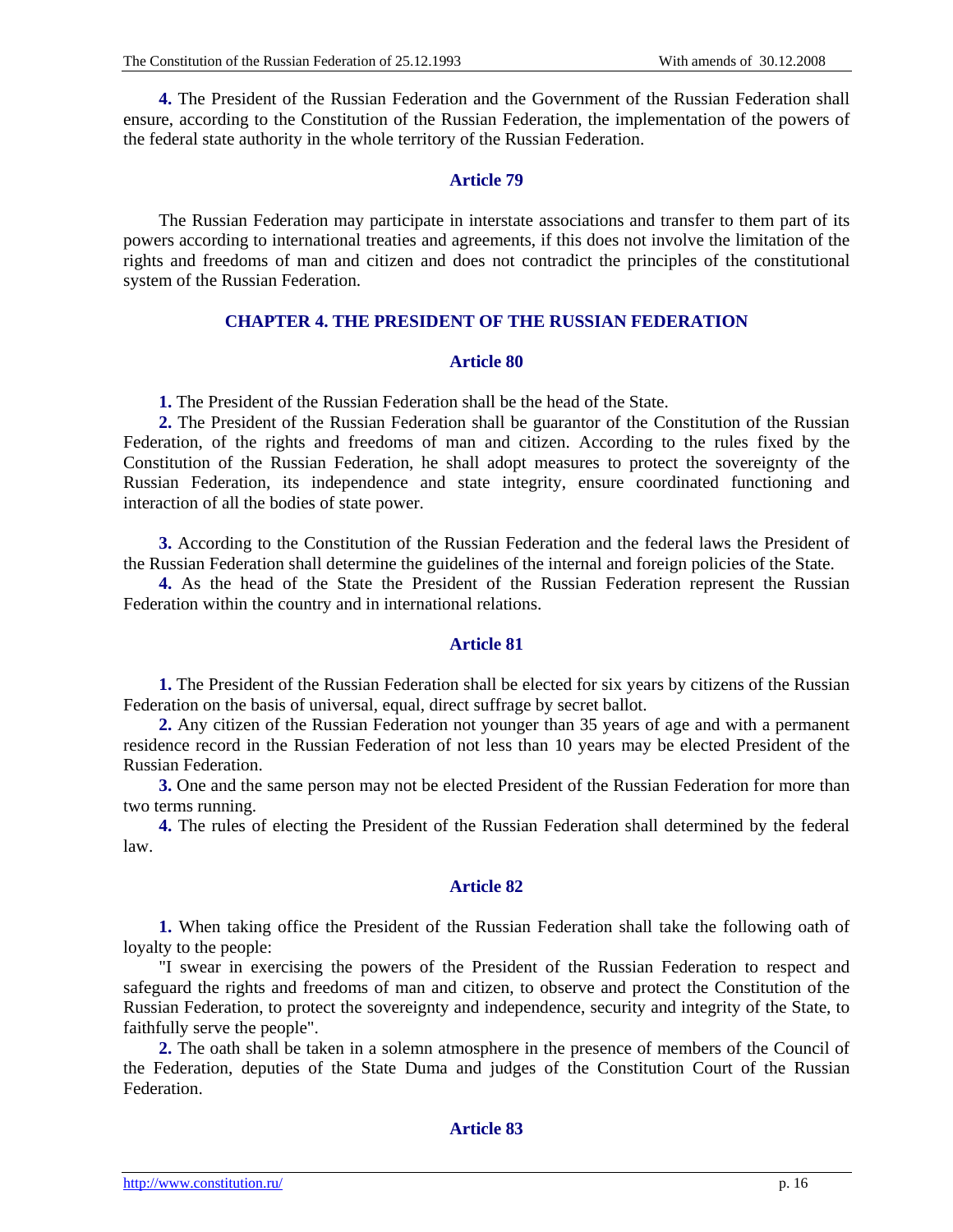The President of the Russian Federation shall:

a) appoint by agreement with the State Duma the Chairman of the Government of the Russian Federation;

b) have the right to chair meetings of the Government of the Russian Federation;

c) adopt decision on the registration of the Government of the Russian Federation;

d) present to the State Duma a candidate for the appointment to the post of the Chairman of the Central Bank of the Russian Federation, raise before the State Duma the issue of dismissing the Chairman of the Central Bank of the Russian Federation;

e) on the proposal by the Chairman of the Government of the Russian Federation appoint and dismiss deputy chairmen of the Government of the Russian Federation and federal ministers;

f) present to the Council of the Federation candidates for appointment as judges of the Constitution Court of the Russian Federation, the Supreme Court of the Russian Federation, the Higher Court of Arbitration of the Russian Federation, as well as a candidate for the post of the Procurator-General of the Russian Federation; appoint judges of other federal courts;

g) form and head the Security Council of the Russian Federation, the status of which is determined by the federal law;

h) approve the military doctrine of the Russian Federation;

i) form the Administration of the President of the Russian Federation;

j) appoint and dismiss plenipotentiary representatives of the President of the Russian Federation;

k) appoint and dismiss the supreme command of the Armed Forces of the Russian Federation;

l) after consultations with corresponding committees and commissions of the chambers of the Federal Assembly appoint and recall diplomatic representatives of the Russian Federation in foreign States and international organizations.

### **Article 84**

The President of the Russian Federation shall:

a) announce elections to the State Duma according to the Constitution of the Russian Federation and the federal law;

b) dissolve the State Duma in cases and according to the rules fixed by the Constitution of the Russian Federation;

c) announce a referendum according to the rules fixed by the federal constitutional law;

d) submit bills to the State Duma;

e) sign and make public the federal laws;

f) address the Federal Assembly with annual messages on the situation in the country, on the guidelines of the internal and foreign policy of the State.

#### **Article 85**

**1.** The President of the Russian Federation may use conciliatory procedures to solve disputes between the bodies of state authority of the Russian Federation and bodies of state authority of the subjects of the Russian Federation, as well as between bodies of state authority of the subjects of the Russian Federation. In case no agreed decision is reached, he shall have the right to submit the dispute for the consideration of a corresponding court.

**2.** The President of the Russian Federation shall have the right to suspend acts of the Bodies of executive power of the subjects of the Russian Federation in case these acts contradict the Constitution of the Russian Federation and the federal laws, international commitments of the Russian Federation or violate the rights and freedoms of man and citizen until the issue is solved by a corresponding court.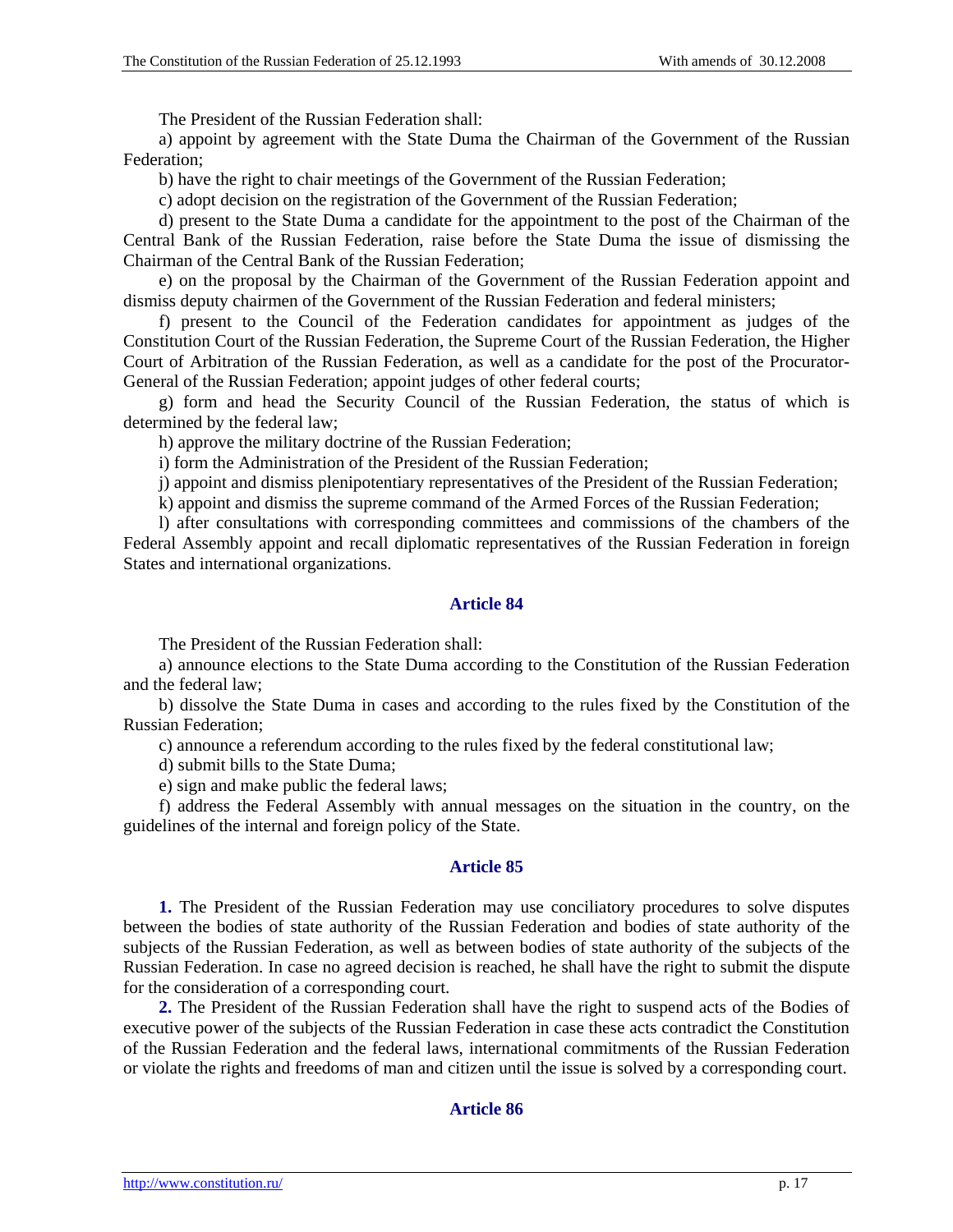The President of the Russian Federation shall:

a) govern the foreign policy of the Russian Federation;

b) hold negotiations and sign international treaties and agreements of the Russian Federation;

c) sign ratification instruments;

d) received credentials and letters of recall of diplomatic representatives accredited to him.

## **Article 87**

**1.** The President of the Russian Federation shall be the Supreme Commander-in-Chief of the Armed Forces of the Russian Federation.

**2.** In case of an aggression against the Russian Federation or of a direct threat of aggression the President of the Russian Federation shall introduce in the territory of the Russian Federation or in its certain parts a martial law and immediately inform the Council of the Federation and the State Duma about this .

**3.** The regime of the martial law shall be defined by the federal constitutional law.

## **Article 88**

The President of the Russian Federation, in circumstances and according to the rules envisaged by the federal constitutional law, shall introduce a state of emergency in the territory of the Russian Federation or in its certain parts and immediately inform the Council of the Federation and the State Duma about this.

## **Article 89**

The President of the Russian Federation shall:

a) solve the issues of citizenship of the Russian Federation and of granting political asylum;

b) decorate with state awards of the Russian Federation, award honourary titles of the Russian Federation, higher military and higher special ranks;

c) decide on pardoning.

## **Article 90**

**1.** The President of the Russian Federation shall issue decrees and orders.

**2.** The decrees and orders of the President of the Russian Federation shall be obligatory for fulfillment in the whole territory of the Russian Federation.

**3.** Decrees and orders of the President of the Russian Federation shall not run counter to the Constitution of the Russian Federation and the federal laws.

## **Article 91**

The President of the Russian Federation shall possess immunity.

## **Article 92**

**1.** The President of the Russian Federation shall take up his powers since the moment of taking the oath of loyalty and cease to fulfil them with the expiration of the term of office and from the moment a newly-elected president is sworn in.

**2.** The President of the Russian Federation shall cease to exercise his powers short of the term in case of his resignation, stable inability because of health reasons to exercise the powers vested in him or in case of impeachment. In this case the election of the President of the Russian Federation shall take place not later than three months since the termination of the powers short of the term.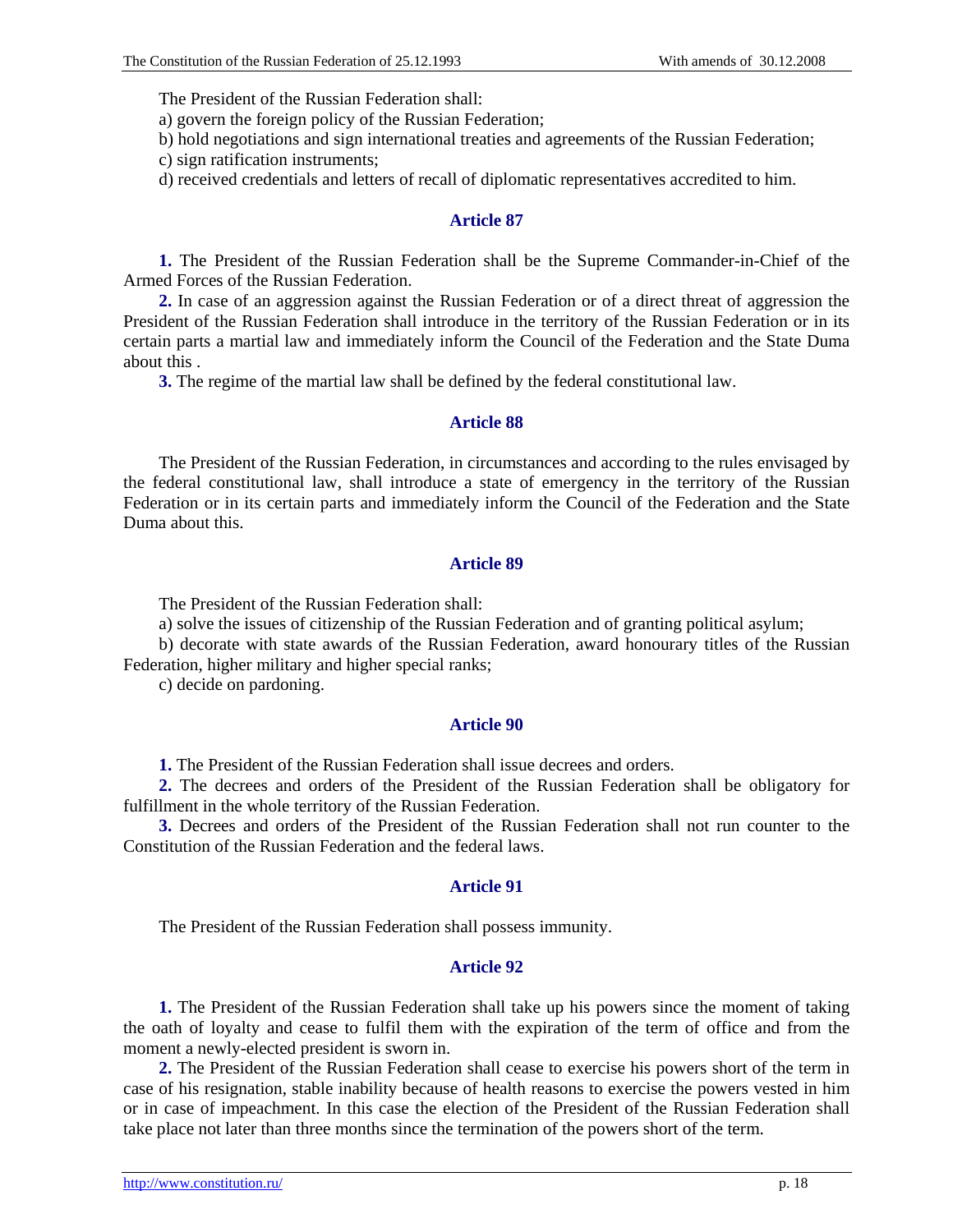**3.** In all cases when the President of the Russian Federation is incapable of fulfilling his duties, they shall temporarily fulfilled by the Chairman of the Government of the Russian Federation. The Acting President of the Russian Federation shall have no right to dissolve the State Duma, appoint a referendum, and also provisions of the Constitution of the Russian Federation.

## **Article 93**

**1.** The President of the Russian Federation may be impeached by the Council of the Federation only on the basis of the charges of high treason or another grave crime, advanced by the State Duma and confirmed by the conclusion of the Supreme Court of the Russian Federation on the presence of the elements of crime in the actions of the President of the Russian Federation and by the conclusion of the Constitution Court of the Russian Federation confirming that the rules of advancing the charges were observed.

**2.** The decision of the State Duma on advancing charges and the decision of the Council of the Federation on impeaching the President shall be adopted by two thirds of the votes of the total number of members of each chamber and on the initiative of not less than one third of the deputies of the State Duma and with the conclusion of a special commission set up by the State Duma.

**3.** The decision of the Council of the Federation on impeaching the President of the Russian Federation shall be adopted not later than three months after the State Duma advanced the charges against the President. If a decision of the Council of the Federation is not adopted during this time, the charges against the President shall be regarded as rejected.

## **CHAPTER 5. THE FEDERAL ASSEMBLY**

## **Article 94**

The Federal Assembly - the parliament of the Russian Federation - shall be the representative and legislative body of the Russian Federation.

## **Article 95**

**1.** The Federal Assembly consists of two chambers - the Council of the Federation and the State Duma.

**2.** The Council of the Federation includes two representatives from each subject of the Russian Federation: one from the legislative and one from the executive body of state authority.

**3.** The State Duma consists of 450 deputies.

## **Article 96**

**1.** The State Duma shall be elected for a term of five years.

**2.** The rules of forming the Council of the Federation and the rules of electing deputies to the State Duma shall be introduced federal laws.

## **Article 97**

**1.** A citizen of the Russian Federation over 21 years of age and with the right to participate in elections may be elected deputy of the State Duma.

**2.** One and the same person may not be simultaneously a member of the Council of the Federation and a deputy of the State Duma. A deputy of the State Duma may not be a deputy of other representative bodies of state authority and local self-government.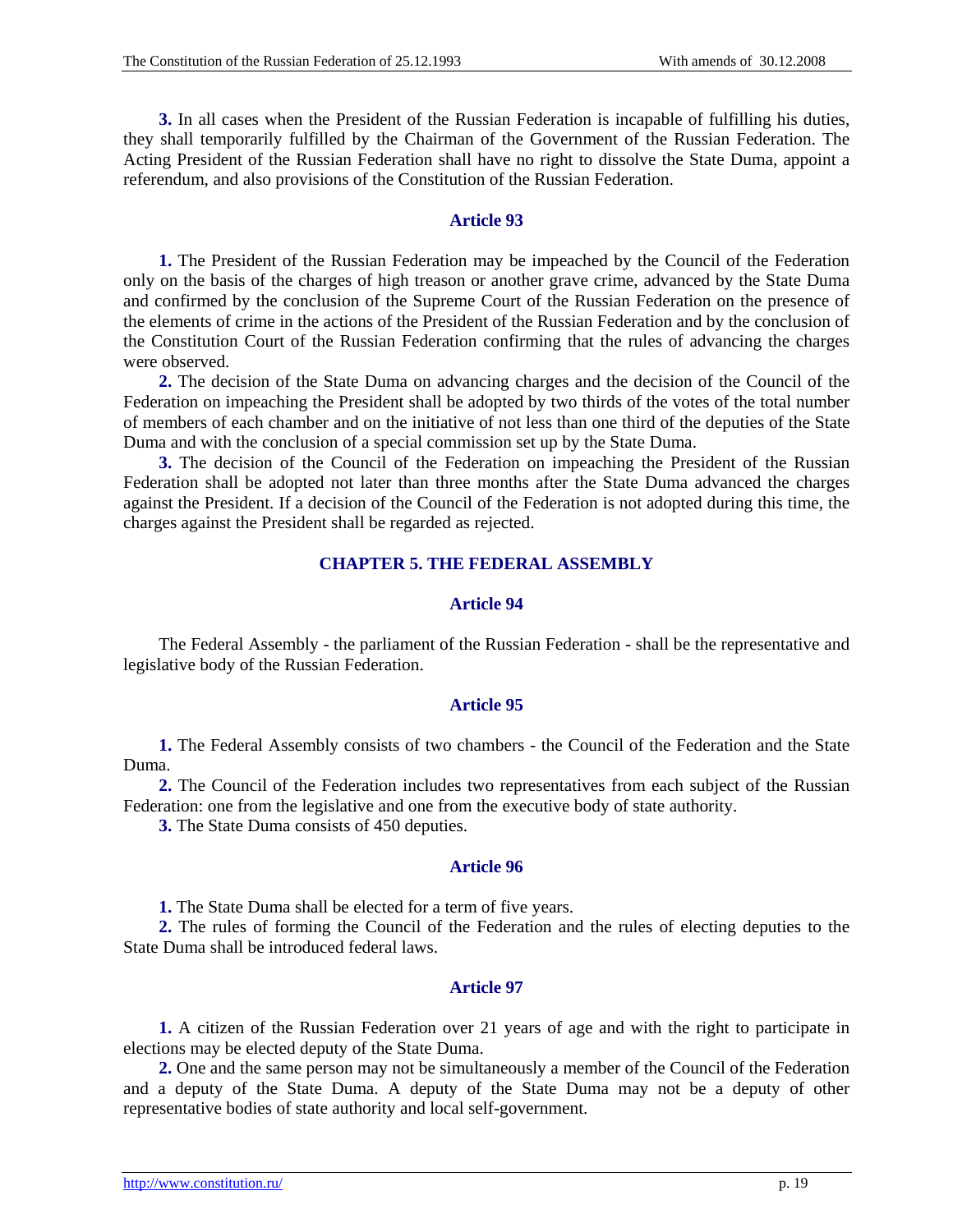**3.** Deputies of the State Duma shall work on a permanent professional basis. Deputies of the State Duma may not be employed in the state service, engage in other paid activities, except for teaching, scientific and other creative work.

## **Article 98**

**1.** Members of the Council of the Federation and deputies of the State Duma shall possess immunity during the whole term of their mandate. They may not be detained, arrested, searched, except for cases of detention at the site of crime. They may not be personally inspected, except for the cases envisaged by the federal law in order to ensure the safety of other people.

**2.** The issue of depriving immunity shall be solved upon the proposal of the Procurator General of the Russian Federation to the corresponding chamber of the Federal Assembly.

## **Article 99**

**1.** The Federal Assembly shall work on a permanent basis.

**2.** The State Duma shall be convened at its first sitting on the thirtieth day after the elections. The President of the Russian Federation may convene a sitting of the State Duma earlier then the mentioned time.

**3.** The first sitting of the State Duma shall be opened by the oldest deputy.

**4.** Since the time the State Duma of a new convocation begins to work the mandate of the State Duma of the previous convocation shall expire.

## **Article 100**

**1.** The Council of the Federation and the State Duma shall hold separate sittings.

**2.** Sittings of the Council of the Federation and of the State Duma shall open. In cases envisaged by procedural rules the chambers shall have the right to hold closed-door sittings.

**3.** The chambers may hold joint sittings for the consideration of the messages of the President of the Russian Federation, the messages of the Constitution Court of the Russian Federation, and speeches of leaders of foreign states.

## **Article 101**

**1.** The Council of the Federation shall elect from among its deputies the Chairman of the Council of the Federation and his deputies. The State Duma shall elect from among its deputies the Chairman of the State Duma and his deputies.

**2.** The Chairman of the Council of the Federation and his deputes, the Chairman of the State Duma and his deputies chair sittings and shall be in charge of the internal routine work of the respective chamber.

**3.** The Council of the Federation and the State Duma shall set up committees and commissions, hold parliamentary hearings on issues in their authority.

**4.** Each of the chambers shall adopt its procedural rules and solve issues of procedure for its work.

**5.** For controlling the implementation of the federal budget the Council of the Federation and the State Duma shall create the Accounting Chamber, the composition and the rules of work of which are fixed by the federal law.

# **Article 102**

**1.** The jurisdiction of the Council of the Federation includes:

a) approval of changes in borders between subjects of the Russian Federation;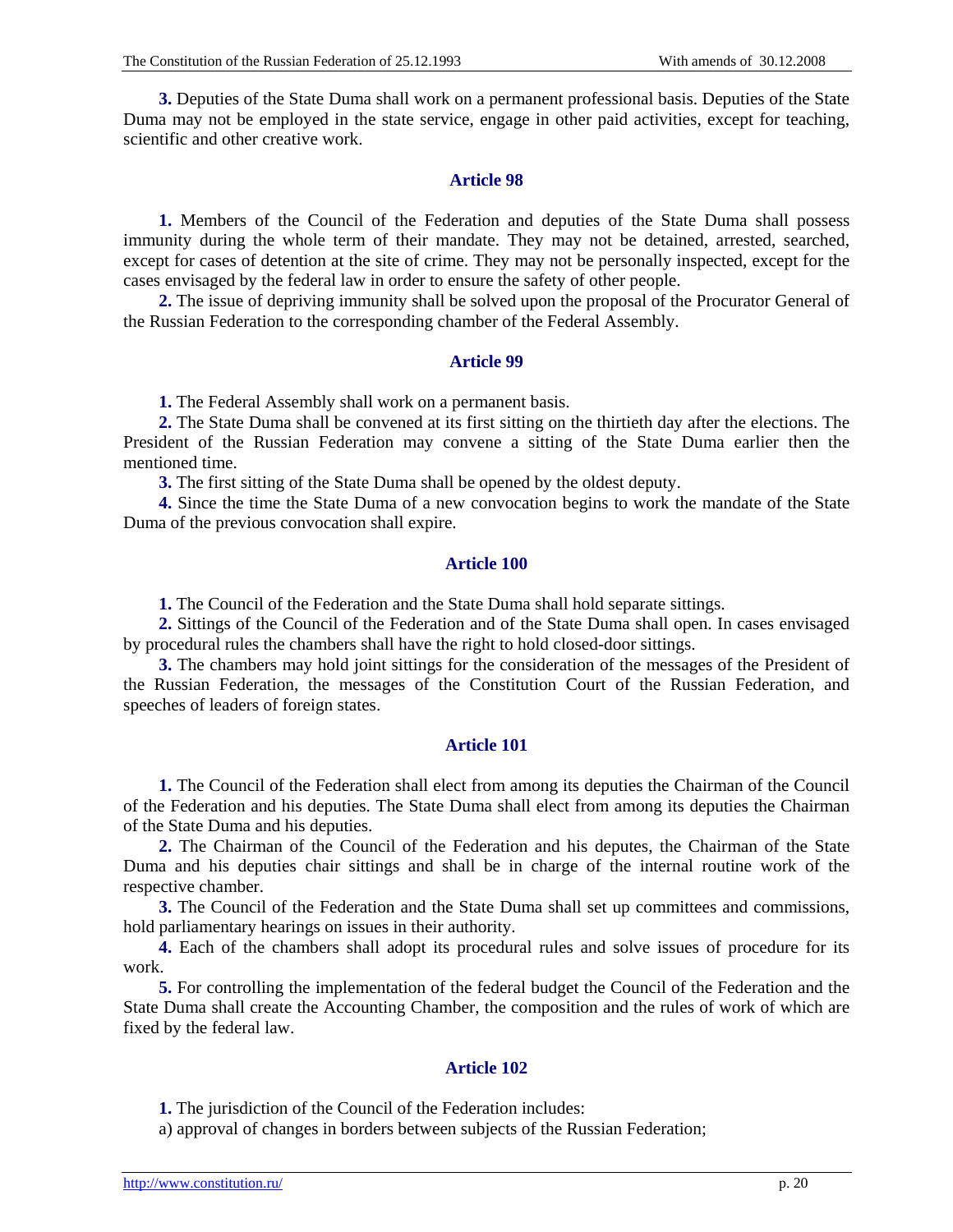b) approval of the decree of the President of the Russian Federation on the introduction of a martial law;

c) approval of the decree of the President of the Russian Federation on the introduction of a state of emergency;

d) deciding on the possibility of using the Armed Forces of the Russian Federation outside the territory of the Russian Federation;

e) appointment of elections of the President of the Russian Federation;

f) impeachment of the President of the Russian Federation;

g) appointment of judges of the Constitution Court of the Russian Federation, of the Supreme Court of the Russian Federation, of the Higher Arbitration Court of the Russian Federation;

h) appointment and dismissal of the Procurator-General of the Russian Federation;

i) appointment and dismissal of Deputy Chairman and half of the auditors of the all Accounting Chamber.

**2.** The Council of the Federation shall adopt resolutions on the issues referred to its authority by the Constitution of the Russian Federation.

**3.** Resolution of the Council of the Federation shall be adopted by a majority of the total number of the members of the Council of the Federation, if other rules for adopting decisions are not envisaged by the Constitution of the Russian Federation.

## **Article 103**

**1.** The jurisdiction of the State Duma includes:

a) approval of changes in borders between subjects of the Russian Federation;

b) approval of the decree of the President of the Russian Federation on the introduction of a martial law;

c) approval of the decree of the President of the Russian Federation on the introduction of a state of emergency;

d) deciding on the possibility of using the Armed Forces of the Russian Federation outside the territory of the Russian Federation;

e) appointment of elections of the President of the Russian Federation;

f) impeachment of the President of the Russian Federation;

g) appointment of judges of the Constitution Court of the Russian Federation, of the Supreme Court of the Russian Federation, of the Higher Arbitration Court of the Russian Federation;

h) appointment and dismissal of the Procurator-General of the Russian Federation;

i) appointment and dismissal of Deputy Chairman and half of the auditors of the all Accounting Chamber.

**2.** The State Duma shall adopt resolutions on the issues referred to its authority by the Constitution of the Russian Federation.

**3.** Resolutions of the State Duma shall be adopted by a majority of the total number of the deputies of the State Duma, if other rules for adopting decisions are not stipulated by the Constitution of the Russian Federation.

## **Article 104**

**1.** The power to initiate legislation shall belong to the President of the Russian Federation, the Council of the Federation, the members of the Council of the Federation, the deputies of the State Duma, the Government of the Russian Federation, and the legislative (representative) bodies of the subjects of the Russian Federation. The power to initiate legislation shall also belong to the Constitution Court of the Russian Federation, the Supreme Court of the Russian Federation, the Higher Arbitration Court of the Russian Federation on the issues in their authority.

**2.** Bills shall be submitted to the State Duma.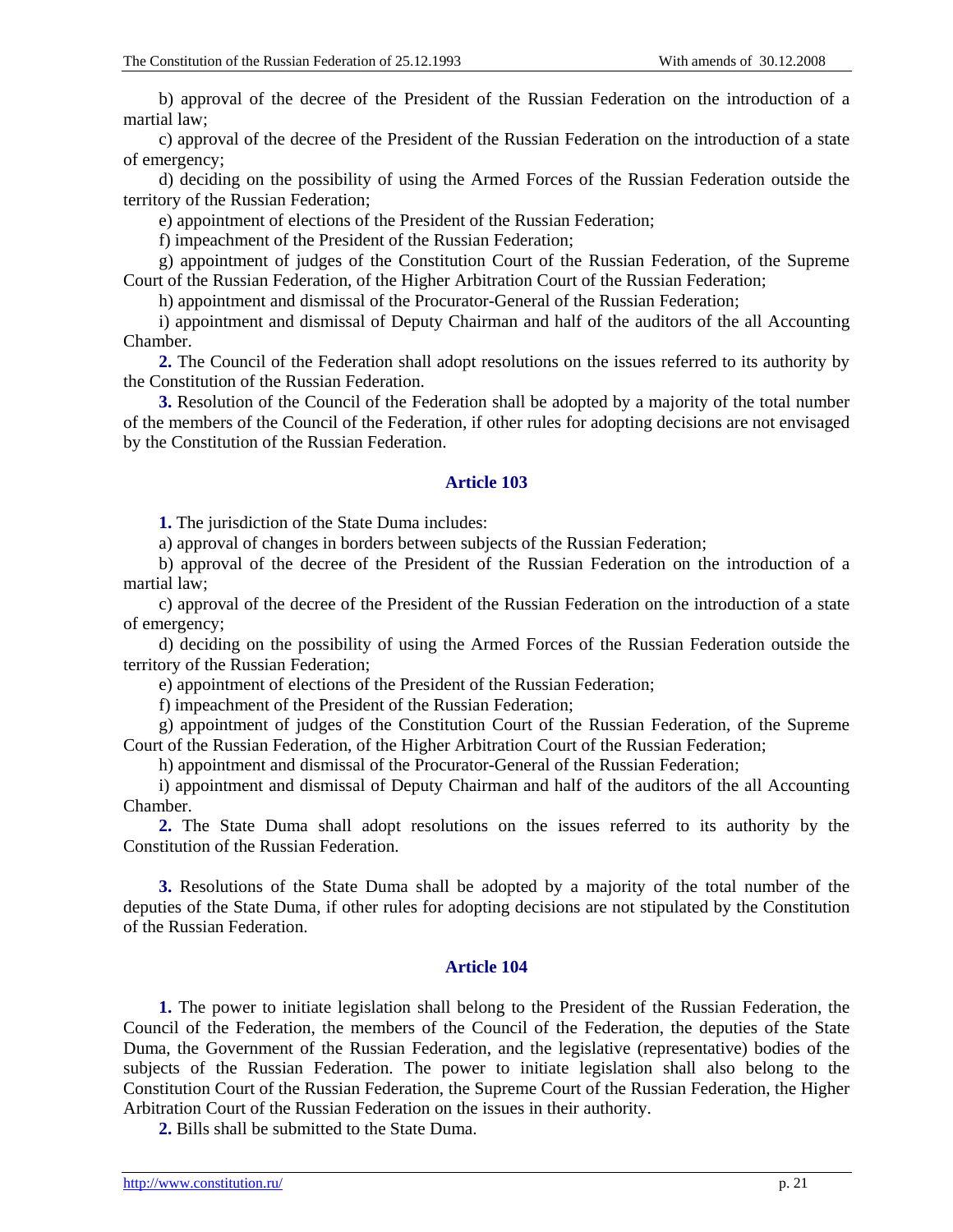**3.** Bills on the introduction or cancellation of taxes, on exemption from their payment, on the issue of state loans, on changes in the financial obligations of the State, and other bills envisaging expenses covered from the federal budget may be submitted only upon the conclusion of the Government of the Russian Federation.

## **Article 105**

**1.** Federal laws shall be adopted by the State Duma.

**2.** Federal laws shall be adopted by a majority of votes of the total number of the deputies of the State Duma, unless otherwise envisaged by the Constitution of the Russian Federation.

**3.** The federal laws adopted by the State Duma shall be submitted in five days for the consideration of the Council of the Federation.

**4.** A federal law shall be considered to be approved by the Council of the Federation, if over a half of the total number of the members of the chamber have voted for it or if the Council of the Federation does not consider it in fourteen days. In case the Council of the Federation rejects a law, the chambers may create a conciliatory commission for overcoming the contradictions that arose, after which the federal law shall be recognized by the State Duma.

**5.** In case the State Duma disagrees with the decision of the Council of the Federation, a federal law shall be considered adopted, if during the second vote not less than two thirds of the total number of the deputies of the State Duma supported it.

## **Article 106**

Liable to obligatory consideration by the Council of the Federation shall be the federal laws adopted by the State Duma on the following issues:

a) federal budget;

b) federal taxes and dues;

c) financial, currency, credit, customs regulation, and money issue;

d) ratification and denunciation of international treaties and agreements of the Russian Federation;

e) the status and protection of the state border of the Russian Federation;

f) peace and war.

## **Article 107**

**1.** The adopted federal law shall be submitted in five days to the President of the Russian Federation for signing and making it public.

**2.** The President of the Russian Federation shall sign the federal law and make it public in fourteen days.

**3.** If in fourteen days since the moment of receiving the federal law the President rejects it, the State Duma and the Council of the Federation shall reconsider the given law according to the rules fixed by the Constitution of the Russian Federation. If during the second vote the law is approved in the earlier adopted wording by not less than two thirds of the total number of the members of the Council of the Federation and of the deputies of the State Duma, it shall be signed by the President in seven days and made public.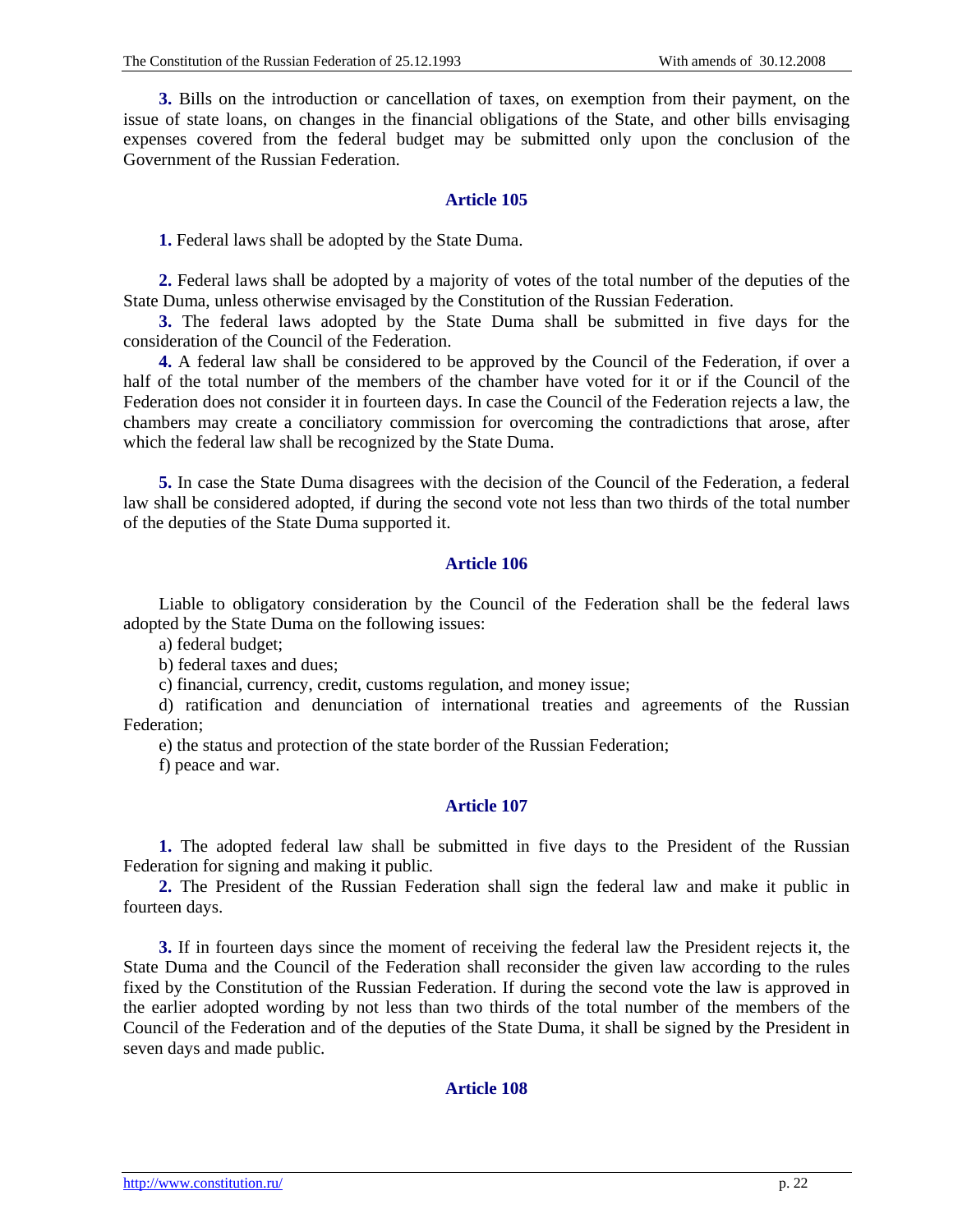**1.** Federal constitutional laws shall be adopted on the issues envisaged by the Constitution of the Russian Federation.

**2.** A federal constitutional law shall be considered to be adopted, if it is approved by not less than three fourths of the total number of the members of the Council of the Federation and not less than two thirds of the total number of the deputies of the State Duma. The adopted federal constitutional law shall be signed by the President of the Russian Federation in fourteen days and made public.

## **Article 109**

**1.** The State Duma may be dissolved by the President of the Russian Federation in cases envisaged in Articles 111 and 117 of the Constitution of the Russian Federation.

**2.** In case the State Duma is dissolved, the President of the Russian Federation shall appoint the date of election so that a newly-elected State Duma could meet not later than four months since the moment of dissolution.

**3.** The State Duma may not be dissolved on the grounds envisaged in Article 117 of the Constitution of the Russian Federation during a year after it was elected.

**4.** The State Duma may not be dissolved from the moment it advances charges against the President of the Russian Federation until the Council of the Federation adopts a decision on the issue.

**5.** The State Duma may not be dissolved while a state of emergency or a martial law operate in the whole territory of the Russian Federation, as well as during six months before the term of office of the President expires.

# **CHAPTER 6. THE GOVERNMENT OF THE RUSSIAN FEDERATION**

## **Article 110**

**1.** The executive power in Russia shall be exercised by the Government of the Russian Federation.

**2.** The Government of the Russian Federation consists of the Chairman of the Government of the Russian Federation, Deputy Chairman of the Government of the Russian Federation and federal ministries.

# **Article 111**

**1.** The Chairman of the Government of the Russian Federation shall be appointed by the President of the Russian Federation with the consent of the State Duma.

**2.** The proposal on the candidate to the post of the Chairman of the Government of the Russian Federation shall be submitted not later than two weeks after a newly-elected President of the Russian Federation takes office or after the resignation of the Government of the Russian Federation or one week after the State Duma rejects the candidate.

**3.** The State Duma shall consider the candidate nominated by the President of the Russian Federation for the post of the Chairman of the Government of the Russian Federation during week after the submission of the nomination.

**4.** In case the State Duma rejects three times the candidates for the post of the Chairman of the Government of the Russian Federation, dissolve the State Duma and appoint new elections.

# **Article 112**

**1.** Not later than a week after appointment shall submit to the President of the Russian Federation proposals on the structure of the federal bodies of executive power.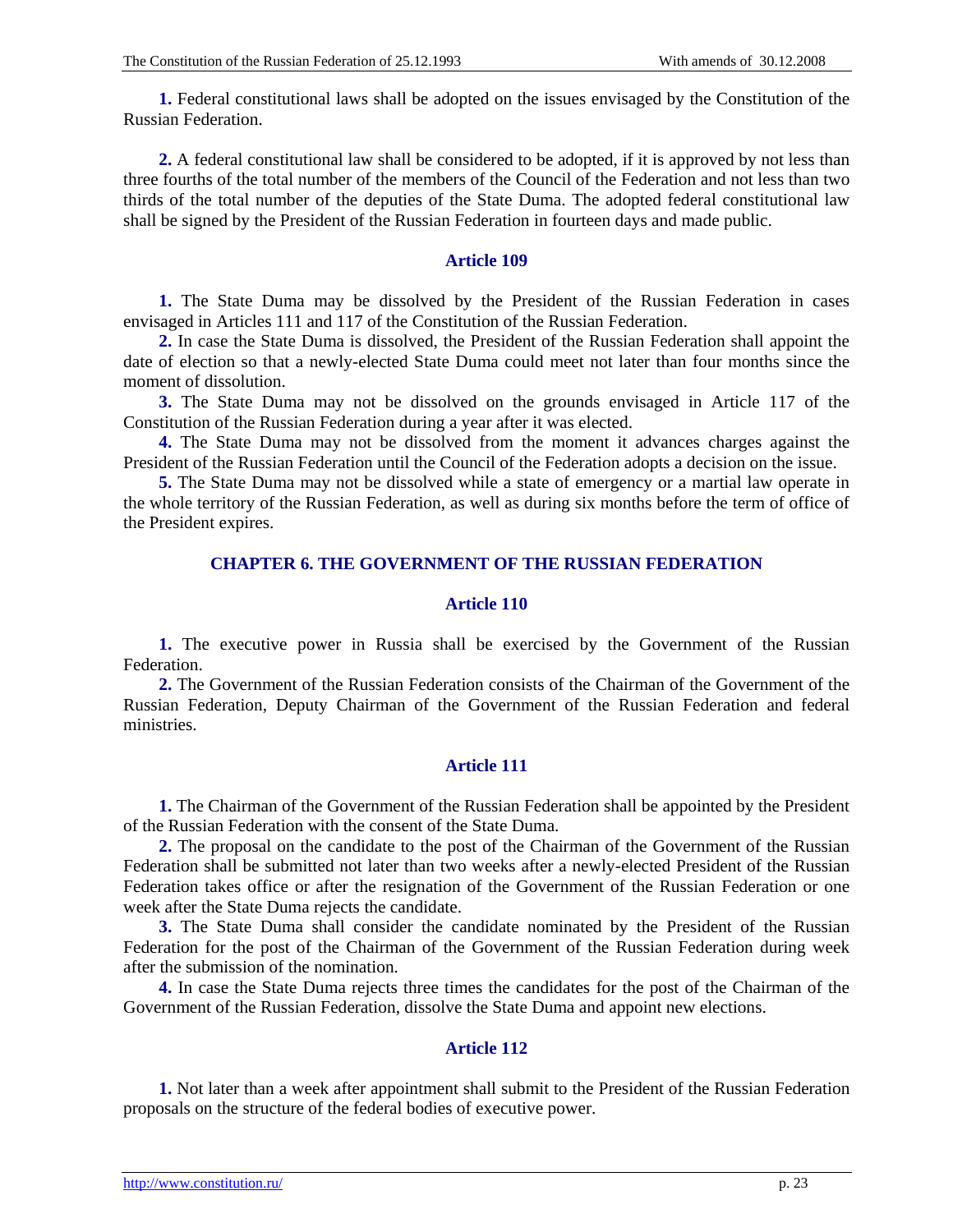**2.** The Chairman of the Government of the Russian Federation shall propose to the President of the Russian Federation candidates for the posts of Deputy chairmen of the Government of the Russian Federation and federal ministries.

## **Article 113**

According to the Constitution of the Russian Federation, the federal laws and decrees of the President of the Russian Federation the Chairman of the Government of the Russian Federation shall determine the guidelines of the activities of the Government of the Russian Federation and organize its work.

# **Article 114**

**1.** The Government of the Russian Federation shall:

a) develop and submit to the State Duma a federal budget and provide for its implementation; shall submit to the State Duma a report on the implementation of the federal budget; and shall submit to the State Duma annual reports on the results of its work, including on issues raised by the State Duma;

b) ensure the implementation in the Russian Federation of a single financial, credit and monetary policy;

c) ensure the implementation in the Russian Federation of a single state policy in the sphere of culture, science, education, health protection, social security and ecology;

d) manages the federal property;

e) carry out measures to secure the defence of the country, the state security, and the implementation of the foreign policy of the Russian Federation;

f) implement measures to ensure the rule of law, human rights and freedoms, protection of property and public order, and crime control;

g) exercise other powers vested in it by the Constitution of the Russian Federation, the federal laws and decrees of the President of the Russian Federation.

**2.** The rules of activities of the Government of the Russian Federation shall be determined by the federal constitutional law.

## **Article 115**

**1.** On the basis and for the sake of implementation of the Constitution of the Russian Federation, the federal laws, normative decrees of the President of the Russian Federation the Government of the Russian Federation shall issue decisions and orders and ensures their implementation.

**2.** The decisions and orders of the Government of the Russian Federation shall be obligatory for fulfillment in the Russian Federation.

**3.** The decisions and orders of the Government of the Russian Federation, if they are inconsistent with the Constitution of the Russian Federation, federal laws and decrees of the President of the Russian Federation, may be cancelled by the President of the Russian Federation.

# **Article 116**

The Government of the Russian Federation shall resign before a newly-elected President of the Russian Federation.

# **Article 117**

**1.** The Government of the Russian Federation may offer to resign and the President of the Russian Federation either shall accept or reject the resignation.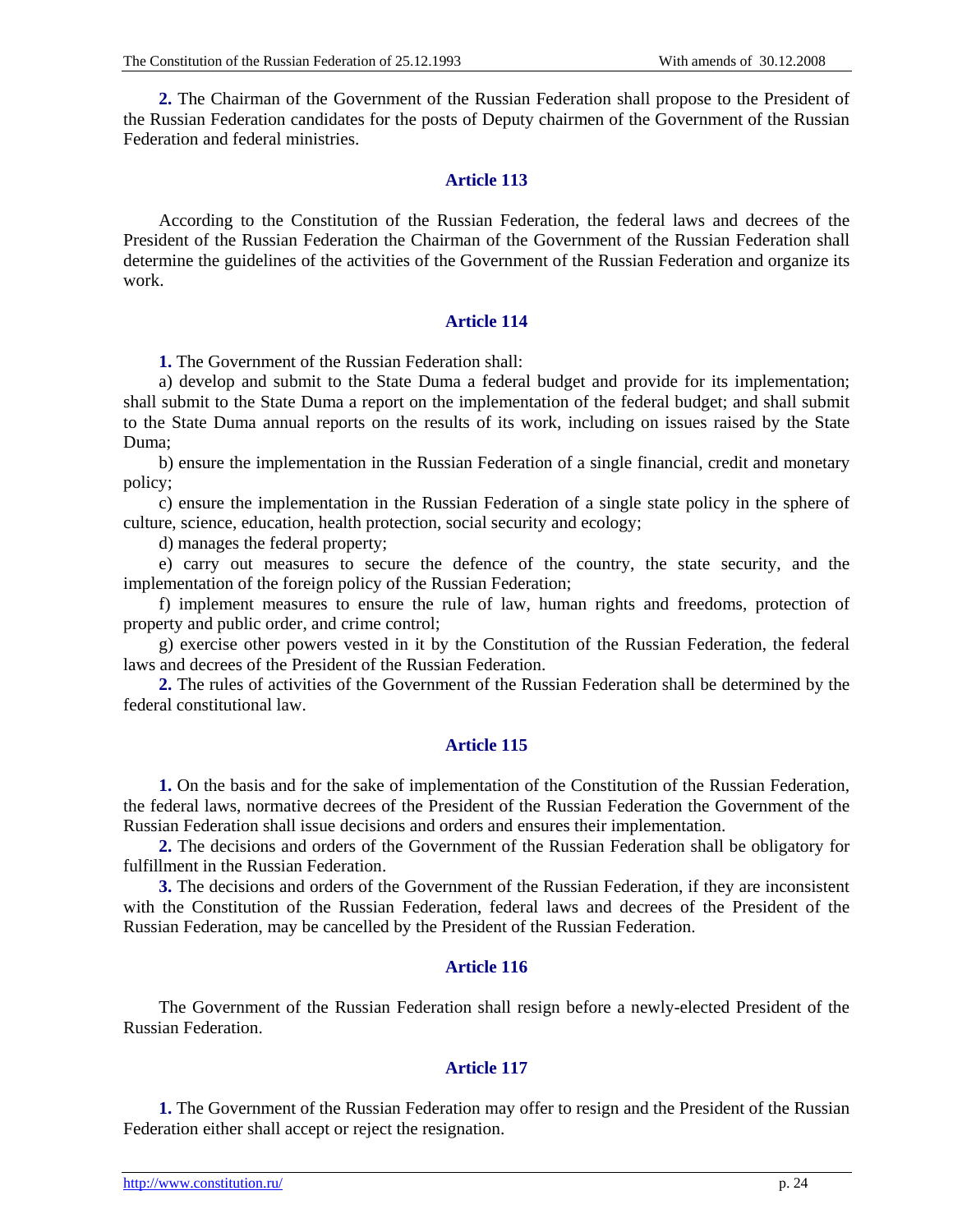**2.** The President of the Russian Federation may take a decision on the resignation of the Government of the Russian Federation.

**3.** The State Duma may express no-confidence to the Government of the Russian Federation. A no-confidence resolution shall be adopted by a majority of votes of the total number of the deputies of the State Duma. After the State Duma expresses no-confidence to the Government of the Russian Federation, the President of the Russian Federation shall be free to announce the resignation of the Government or to reject the decision of the State Duma. In case the State Duma again expresses noconfidence to the Government of the Russian Federation during three months, the President of the Russian Federation shall announce the resignation of the Government or dissolve the State Duma.

**4.** The Chairman of the Government of the Russian Federation may raise before the State Duma the issue of no-confidence to the Government of the Russian Federation. If the State Duma votes noconfidence, the President shall adopt in seven days a decision on the resignation of the Government of the Russian Federation or dissolve the State Duma and announce new elections.

**5.** In case of a resignation of the Government of the Russian Federation it shall continue to work on the instruction of the President of the Russian Federation until a new Government of the Russian Federation is formed.

## **CHAPTER 7. JUDICIAL POWER**

### **Article 118**

**1.** Justice in the Russian Federation shall be administered by courts alone.

**2.** The judicial power shall be exercised by means of constitutional, civil, administrative and criminal proceedings.

**3.** The judicial system of the Russian Federation shall be instituted by the Constitution of the Russian Federation and the federal constitutional law. The creation of extraordinary courts shall not be allowed.

## **Article 119**

Judges may be citizens of the Russian Federation over 25 years of age with a higher education in law and a law service record of not less than five years. The federal law may introduce additional requirements for judges of the courts of the Russian Federation.

## **Article 120**

**1.** Judges shall be independent and submit only to the Constitution and the federal law.

**2.** If after considering a case, the court of law decides that an act of a state or other body contradicts the law, it shall pass an appropriate decision according to the law.

## **Article 121**

**1.** Judges shall be irremovable.

**2.** The powers of a judge be ceased or suspended only on the grounds and according to the rules fixed by the federal law.

## **Article 122**

**1.** Judges shall possess immunity.

**2.** A judge may not face criminal responsibility otherwise than according to the rules fixed by the federal law.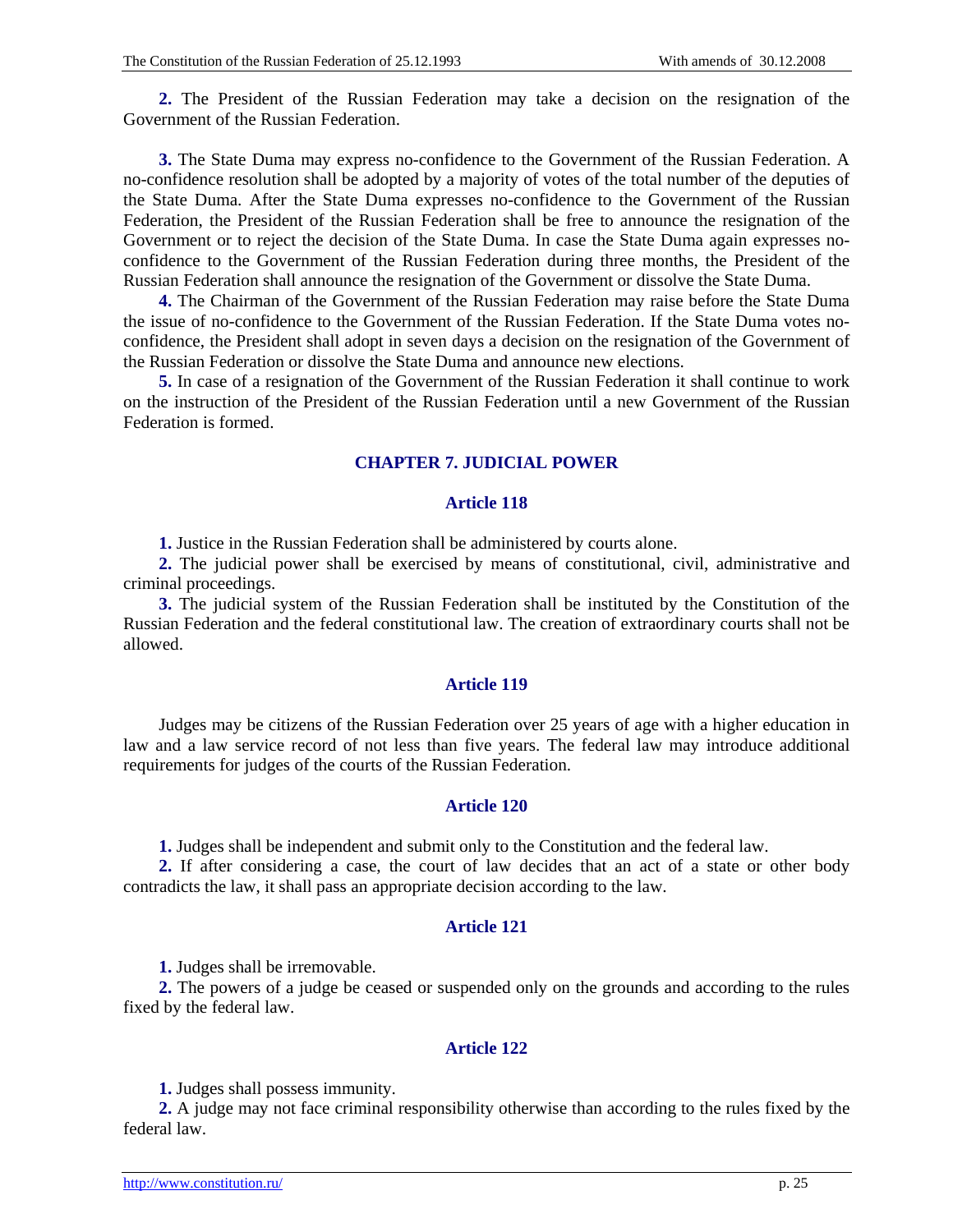## **Article 123**

**1.** Examination of cases in all courts shall be open. Examinations in camera shall be allowed only in cases envisaged by the federal law.

**2.** Trial by default in criminal courts shall not be allowed except in cases fixed by the federal law.

**3.** Judicial proceedings shall be held on the basis of controversy and equality of the parties.

**4.** In cases fixed by the federal law justice shall be administered by a court of jury.

## **Article 124**

The courts shall be financed only from the federal budget and the possibility of the complete and independent administration of justice shall be ensured in keeping with the requirements of federal law.

## **Article 125**

**1.** The Constitution Court of the Russian Federation consists of 19 judges.

**2.** The Constitution Court of the Russian Federation upon requests of the President of the Russian Federation, the Council of the Federation, the State Duma, one fifth of the members of the Council of the Federation or of the deputies of the State Duma, the Government of the Russian Federation, the Supreme Court of the Russian Federation and the Higher Arbitration Court of the Russian Federation, the bodies of legislative and executive power of the subjects of the Russian Federation shall consider cases on the correspondence to the Constitution of the Russian Federation of:

a) the federal laws, normative acts of the President of the Russian Federation, the Council of the Federation, the State Duma, the Government of the Russian Federation;

b) the constitutions of republics, charters, and also the laws and other normative acts of the subjects of the Russian Federation adopted on the issues under the jurisdiction of the bodies of state authority of the Russian Federation or under the joint jurisdiction of the bodies of state authority of the Russian Federation and the bodies of state authority of the subjects of the Russian Federation;

c) the treaties concluded between the bodies of state authority of the Russian Federation and the bodies of state authority of the subjects of the Russian Federation, the treaties concluded between the bodies of state authority of the subjects of the Russian Federation;

d) international treaties and agreements of the Russian Federation which have not come into force.

**3.** The Constitution Court of the Russian Federation shall resolve disputes on jurisdiction matters:

a) between the federal bodies of state authority;

b) between the bodies of state authority of the Russian Federation and the bodies of state authority of the subjects of the Russian Federation;

c) between the higher bodies of state authority of the subjects of the Russian Federation.

**4.** The Constitution Court of the Russian Federation, upon complaints about violations of constitutional rights and freedoms of citizens and upon court requests shall check, according to the rules fixed by the federal law, the constitutional of a law applied or subject to be applied in a concrete case.

**5.** The Constitution Court of the Russian Federation, upon the requests of the President of the Russian Federation, the Council of the Federation, the State Duma, the Government of the Russian Federation, the bodies of the legislative power of the subjects of the Russian Federation, shall give its interpretation of the Constitution of the Russian Federation.

**6.** Acts or their certain provisions recognized as unconstitutional shall become invalid; international treaties and agreements not corresponding to the Constitution of the Russian Federation shall not be liable for enforcement and application.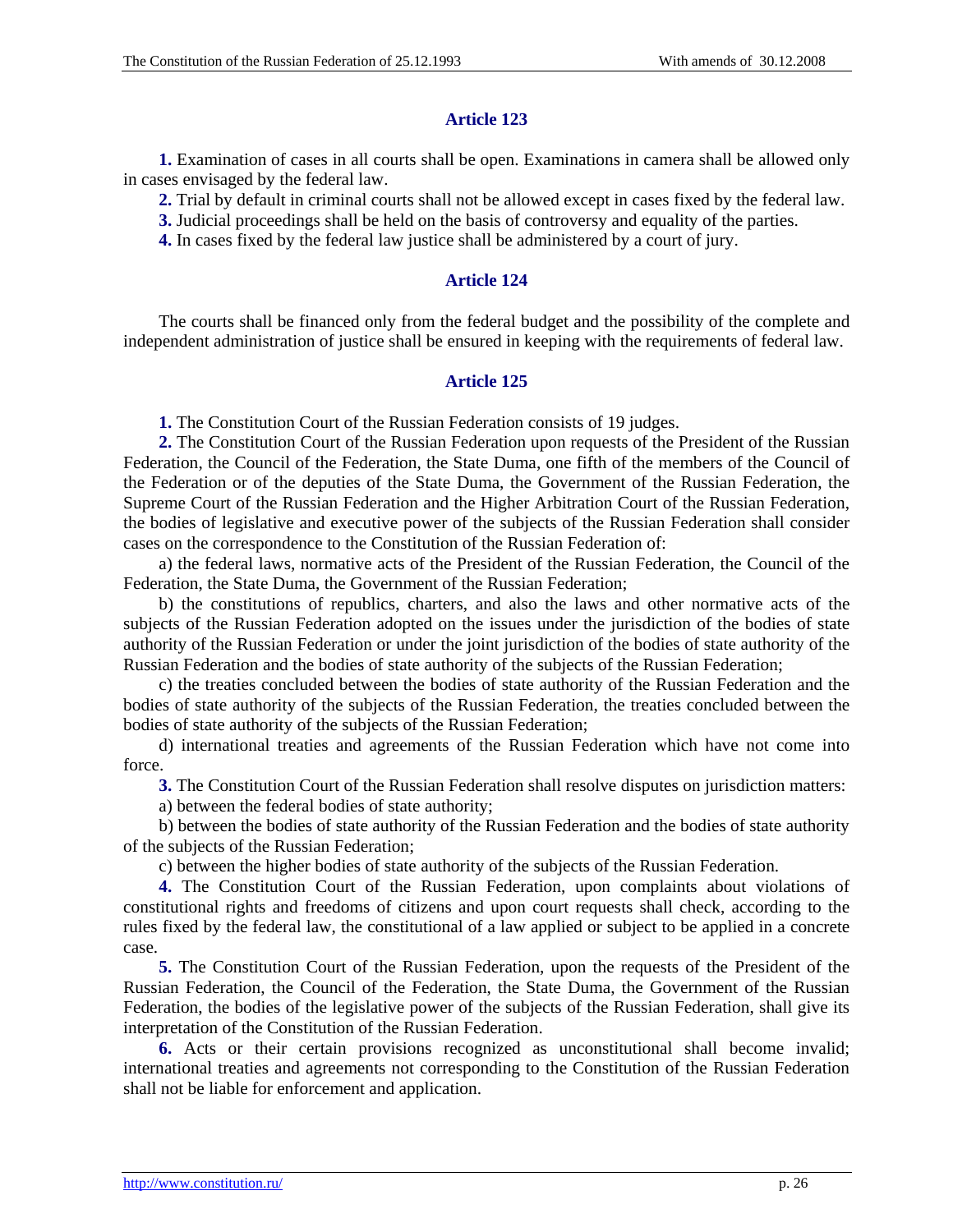**7.** The Constitution Court of the Russian Federation, upon the request of the Council of the Federation, shall provide a conclusion on the observance of the fixed procedure for advancing charges of treason or of another grave crime against the President of the Russian Federation.

#### **Article 126**

The Supreme Court of the Russian Federation shall be the supreme judicial body for civil, criminal, administrative and other cases under the jurisdiction of common courts, shall carry out judicial supervision over their activities according to federal law-envisaged procedural forms and provide explanations on the issues of court proceedings.

### **Article 127**

The Higher Arbitration Court of the Russian Federation shall be the supreme judicial body for settling economic disputes and other cases examined by courts of arbitration, shall carry out judicial supervision over their activities according to federal law-envisaged procedural forms and provide explanations on the issues of court proceedings.

### **Article 128**

**1.** The judges of the Constitution Court of the Russian Federation, the Supreme Court of the Russian Federation, the Higher Arbitration Court of the Russian Federation shall be appointed by the Council of the Federation upon the proposals by the President of the Russian Federation.

**2.** Judges of other federal courts shall be appointed by the President of the Russian Federation according to the rules fixed by the federal law.

**3.** The powers, the rules for forming and functioning of the Constitution Court of the Russian Federation, of the Supreme Court of the Russian Federation and the Higher Arbitration Court of the Russian Federation shall be fixed by the federal constitutional law.

#### **Article 129**

**1.** The Procurator's Office of the Russian Federation shall form single centralized structure in which procurators are subordinate to superior procurators and the Procurator-General of the Russian Federation.

**2.** The Procurator-General of the Russian Federation shall be appointed and dismissed by the Council of the Federation upon the proposal of the President of the Russian Federation.

**3.** The procurators of the subjects of the Russian Federation shall be appointed by the Procurator-General of the Russian Federation by agreement with the subjects.

**4.** Other procurators shall be appointed by the Procurator-General of the Russian Federation.

**5.** The powers, organization and the rules of the functioning of the Procurator's Office of the Russian Federation shall be determined by the federal law.

#### **CHAPTER 8. LOCAL SELF-GOVERNMENT**

#### **Article 130**

**1.** Local self-government in the Russian Federation shall ensure the independent solution by the population of the issues of local importance, of possession, use and disposal of municipal property.

**2.** Local self-government shall be exercised by citizens through a referendum, election, other forms of direct expression of the will of the people, through elected and other bodies of local selfgovernment.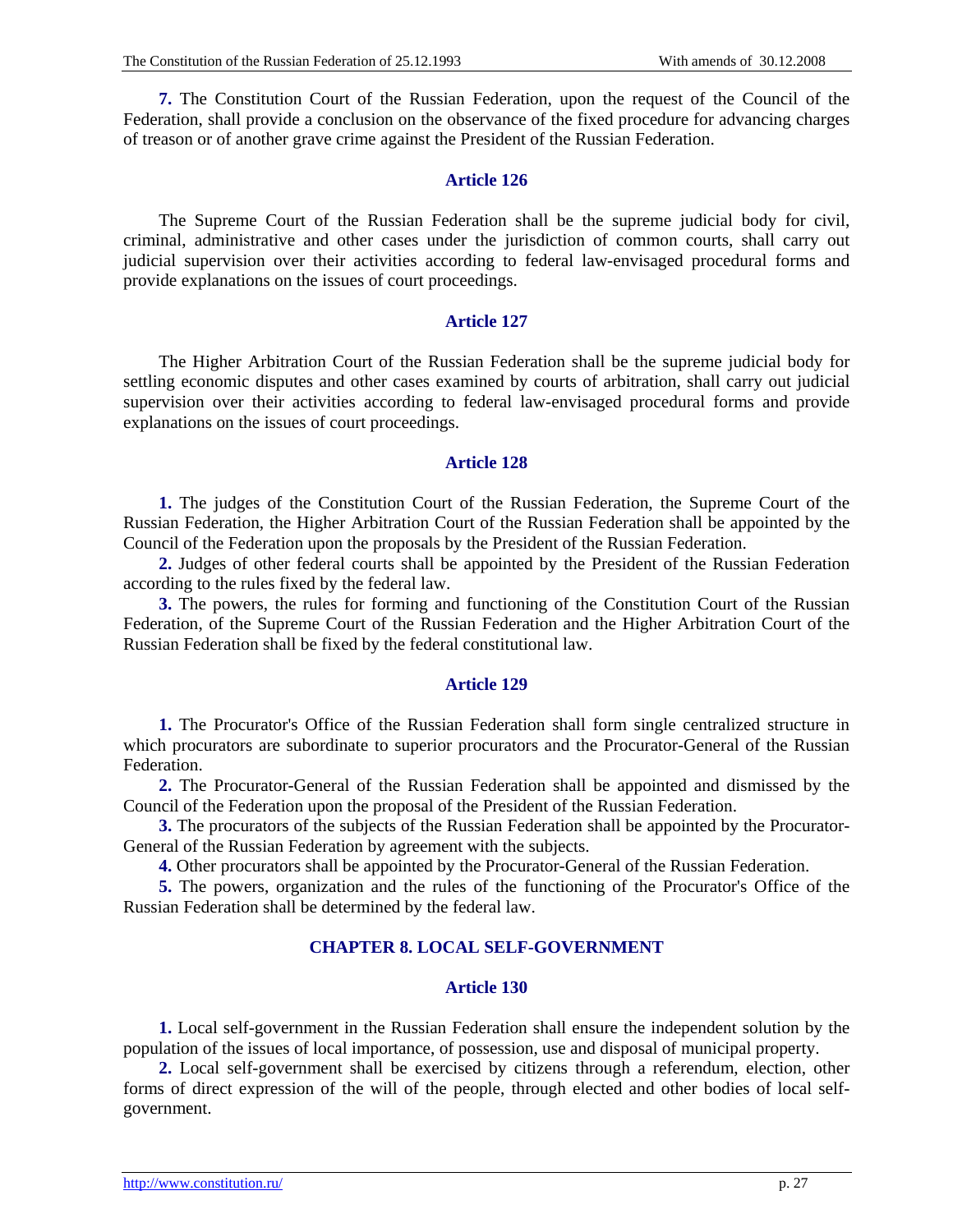## **Article 131**

**1.** Local self-government shall be administered in urban and rural settlements and in other areas with the consideration of the historical and other local traditions. The structure of local selfgovernment bodies shall be determined by the population independently.

**2.** Changes in borders of the areas in which local self-government is administered shall be made with the consideration of the opinion of the population of the corresponding areas.

## **Article 132**

**1.** The local self-government bodies shall independently manage municipal property, form, adopt and implement the local budgets, introduce local taxes and dues, ensure the protection of public order, and also solve other issues of local importance.

**2.** The local self-government bodies may be vested by law with certain state powers and receive the necessary material and financial resources for their implementation. The implementation of the delegated powers shall be controlled by the State.

### **Article 133**

Local self-government in the Russian Federation shall be guaranteed by the right for judicial protection, for a compensation for additional expenses emerging as a result of decisions adopted by state authority bodies, by a ban on the limitations on the rights of local self-government fixed by the Constitution of the Russian Federation and the federal laws.

## **CHAPTER 9. CONSTITUTIONAL AMENDMENTS AND REVIEW OF THE CONSTITUTION**

#### **Article 134**

Proposals on amendments and review of the provisions of the Constitution of the Russian Federation may be submitted by the President of the Russian Federation, the Council of the Federation, the State Duma, the Government of the Russian Federation, the legislative (representative) bodies of the subjects of the Russian Federation, and also by groups numbering not less than one fifth of the number of the members of the Council of the Federation or of the deputies of the State Duma.

#### **Article 135**

**1.** Provisions of Chapters 1, 2 and 9 of the Constitution of the Russian Federation may not be revised by the Federal Assembly.

**2.** If a proposal on the review of the provisions of Chapters 1, 2 and 9 of the Constitution of the Russian Federation is supported by three fifths of the total number of the members of the Council of the Federation and the deputies of the State Duma, then according to federal constitutional law a Constitutional Assembly shall be convened.

**3.** The Constitutional Assembly shall either confirm the invariability of the Constitution of the Russian Federation or draft a new Constitution of the Russian Federation, which shall be adopted by the Constitutional Assembly by two thirds of the total number of its members or submitted to a referendum. In case of a referendum the Constitution of the Russian Federation shall be considered adopted, if over half of the voters who came to the polls supported it and under the condition that over half of the electorate participated in the referendum.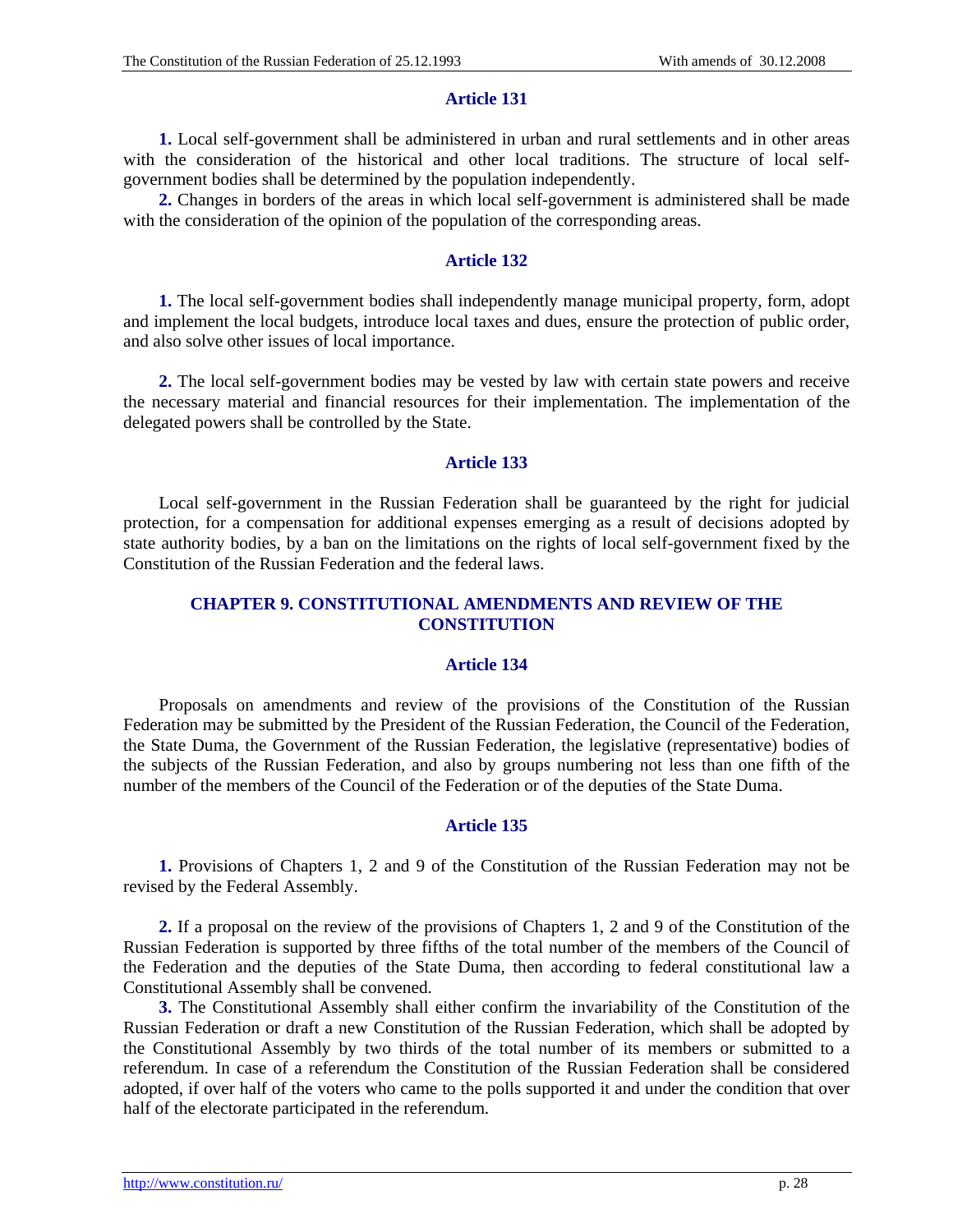## **Article 136**

Amendments to the provisions of Chapters 3-8 of the Constitution of the Russian Federation shall be adopted according to the rules fixed for adoption of federal constitutional laws and come into force after they are approved by the bodies of legislative power of not less than two thirds of the subjects of the Russian Federation.

## **Article 137**

**1.** Amendments in Article 65 of the Constitution of the Russian Federation determining the structure of the Russian Federation shall be introduced on the basis of the federal constitutional law on the admission to the Russian Federation and the creation of new subjects of the Russian Federation within it, on changes in the constitutional-legal status of a subject of the Russian Federation.

**2.** In case changes are made in the name of a Republic, territory, region, city of federal importance, autonomous region or autonomous area, the new name of the subject of the Russian Federation shall be included in Article 65 of the Constitution of the Russian Federation.

## **SECOND SECTION**

## **CONCLUDING AND TRANSITIONAL PROVISIONS**

**1.** The Constitution of the Russian Federation shall come into force from the moment of its official publication according to the results of a nationwide referendum.

The day of the nationwide referendum of December 12, 1993 shall be considered to be the day of adopting the Constitution of the Russian Federation.

Simultaneously the Constitution (Fundamental Law) of the Russian Federation - Russia, adopted on April 12, 1978 with all amendments and changes, shall become invalid.

In case of non-compliance with the Constitution of the Russian Federation of the provisions of the Federal treaty - the Treaty on the Division of Subjects of Jurisdiction and Powers Between the Federal Bodies of State Power of the Russian Federation and the Bodies of Authority of the Sovereign Republics within the Russian Federation, the Treaty on the Division of Subjects of Jurisdiction and Powers Between the Federal Bodies of State Power of the Russian Federation and the Bodies of Authority of the Territories, Regions, Cities of Moscow and St. Petersburg of the Russian Federation, the Treaty on the Division of Subjects of Jurisdiction and Powers Between the Federal Bodies of State Power of the Russian Federation and the Bodies of Authority of the Autonomous Region, and Autonomous Areas within the Russian Federation, and also other treaties concluded between the federal bodies of state authority of the Russian Federation and bodies of state authority of the subjects of the Russian Federation, treaties between the bodies of state authority of the subjects of the Russian Federation, the provisions of the Constitution of the Russian Federation shall be applicable.

**2.** The laws and other legal acts acting in the territory of the Russian Federation before the given Constitution comes into force shall be applied in that part which does not contradict the Constitution of the Russian Federation.

**3.** The President of the Russian Federation, elected according to the Constitution (Fundamental Law) of the Russian Federation - Russia, since the given Constitution comes into force, since carry out the powers fixed in it until the term of office for which he was elected expires.

**4.** The Council of Ministers (Government) of the Russian Federation from the moment when the given Constitution comes into force shall acquire the rights, obligations and responsibilities of the Government of the Russian Federation fixed by the Constitution of the Russian Federation and since then shall be called the Government of the Russian Federation.

**5.** The courts of the Russian Federation shall administer justice according to their powers fixed by the given Constitution.